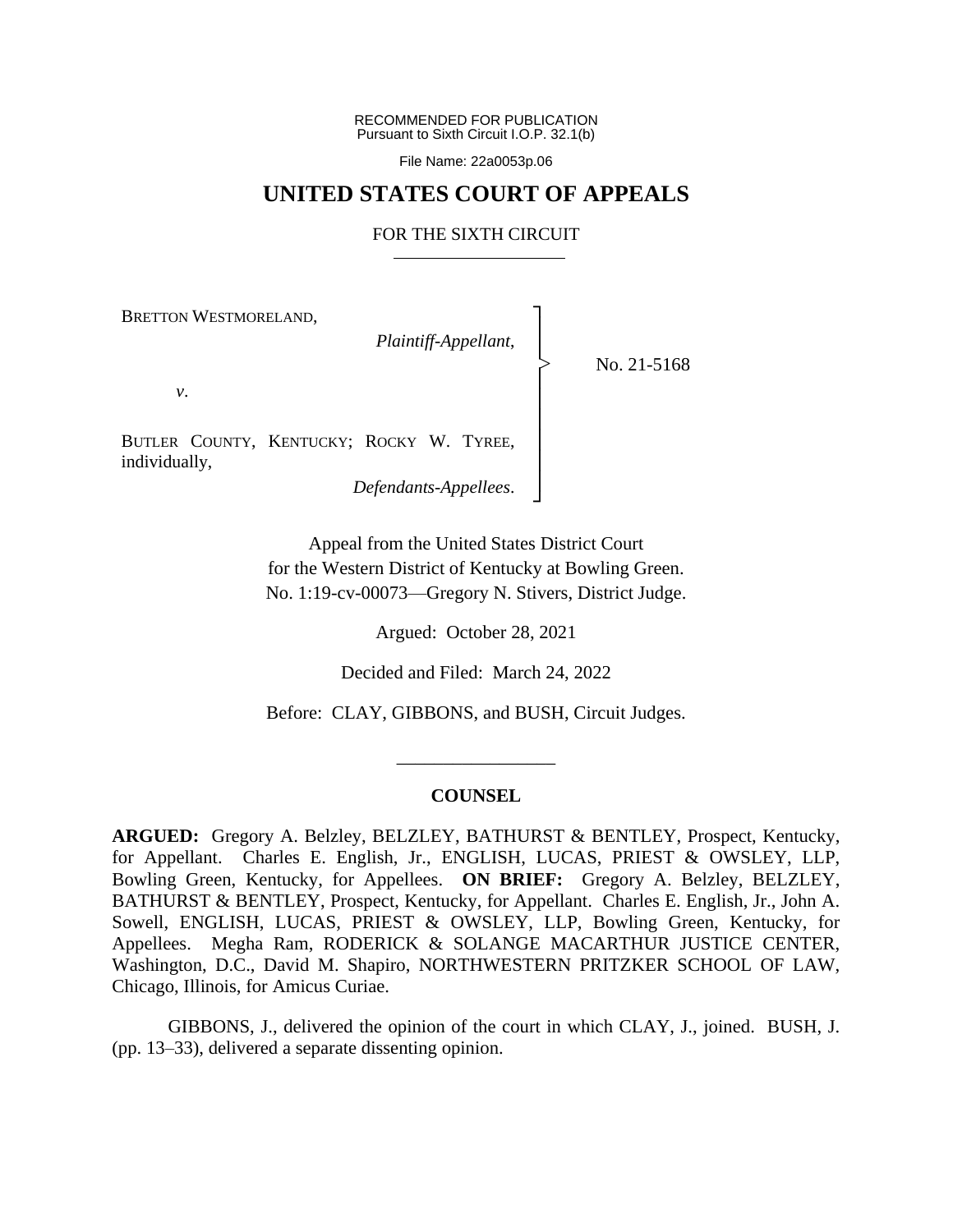# **OPINION** \_\_\_\_\_\_\_\_\_\_\_\_\_\_\_\_\_

\_\_\_\_\_\_\_\_\_\_\_\_\_\_\_\_\_

JULIA SMITH GIBBONS, Circuit Judge. Bretton Westmoreland was arrested and detained at the Butler County Jail, where he was attacked by another detainee for being a "snitch." Westmoreland sued the jail and Rocky Tyree, an employee, for failure to protect under 42 U.S.C. § 1983. The district court granted summary judgment to the Butler County Jail and Tyree, holding that because Westmoreland did not suffer a constitutional violation, Tyree was entitled to qualified immunity and the jail could not be held liable. Westmoreland appeals, arguing the district court used the incorrect test to evaluate his claim. Because our court recently determined that *Kingsley v. Hendrickson*, 576 U.S. 389 (2015), requires modification of the subjective prong of the deliberate indifference test for pretrial detainees, we vacate the district court's grant of summary judgment and remand Westmoreland's claims for proceedings consistent with *Brawner v. Scott County, Tennessee*, 14 F.4th 585 (6th Cir. 2021).

## **I**

On May 27, 2018, Defendant Butler County Jail ("BCJ") booked Plaintiff Bretton Westmoreland on an active bench warrant for failure to appear. During the booking process, Westmoreland signed a document acknowledging he received and understood the rules of BCJ and his rights as an inmate—including the process to request separation from other inmates if he felt threatened. That same day, Westmoreland requested to be separated from fellow inmate Jerry St. Clair. Westmoreland indicated that he knew St. Clair was currently incarcerated at BCJ and that St. Clair believed he was a government informant. BCJ documented this request for separation, and Westmoreland was assigned to a multi-occupancy general population dormitory with six cellmates that did not share common area with St. Clair.

One week later, around 6:21 P.M. on June 3, 2018, Westmoreland called his mother, Tanya Arnold Sublett, and expressed his concerns that St. Clair was telling other inmates Westmoreland had "told on him." DE 26-2, Defs.' Mot. Summ. J., Page ID 196. The next day, St. Clair was permitted to mop floors outside of Westmoreland's cell. Around 12:22 P.M.,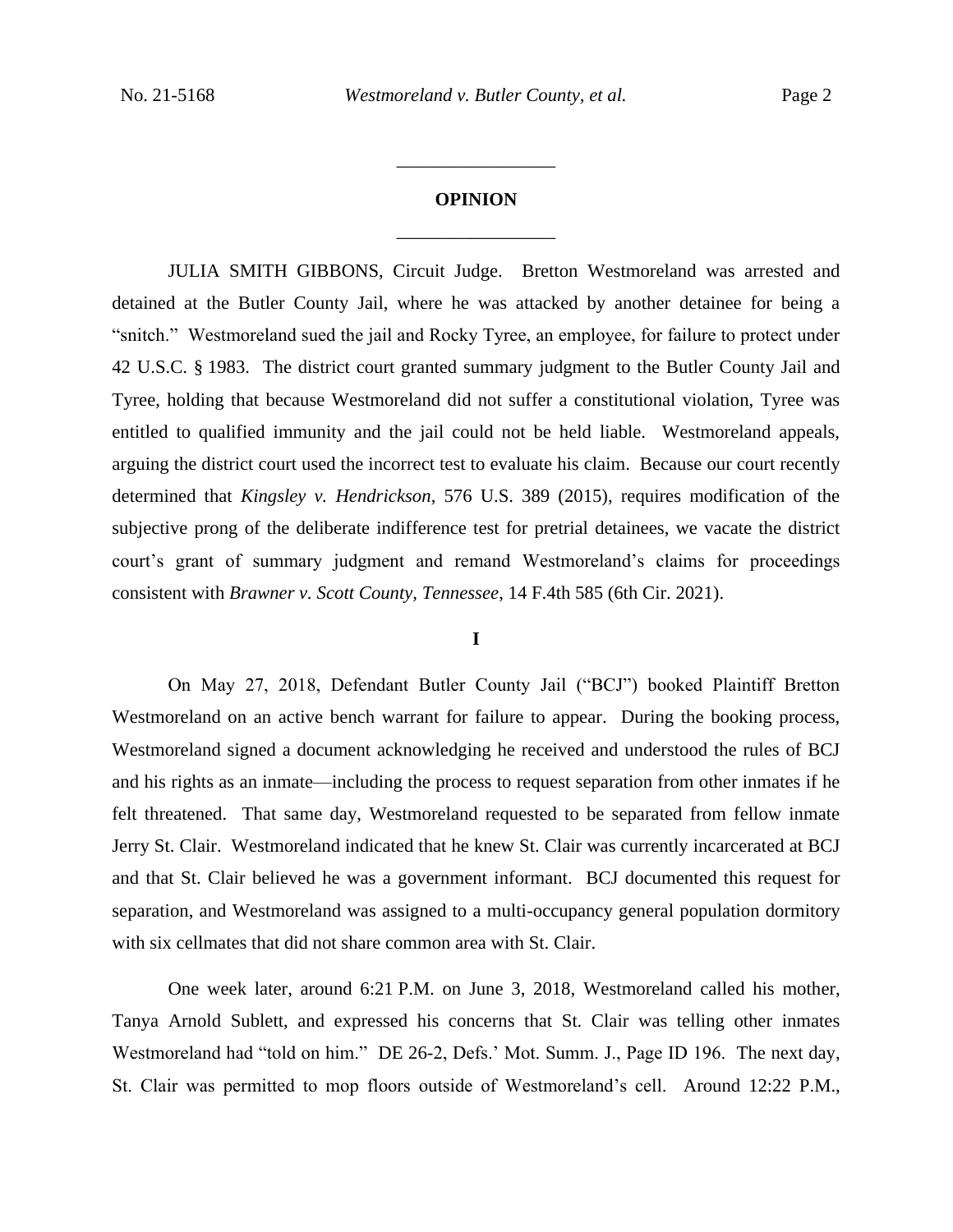Westmoreland called Sublett again and told her that St. Clair was near Westmoreland's dormitory and was telling Westmoreland's cellmates that he was a "rat." *Id*. at 196–97. Westmoreland claimed his cellmates became "rowdied up" after hearing this, and one inmate in particular—Ricky Mullikan—became mad. DE 29, Pl.'s Resp. Defs.' Mot. Summ. J., Page ID 243.

After Westmoreland conveyed this information to his mother, Sublett called BCJ and spoke with Tara McMillin, the jail's Class D Coordinator. McMillin worked in the administrative office preparing home and rehab placements for inmates. McMillin testified that Sublett informed her something was going on between Westmoreland and St. Clair, and she was concerned about Westmoreland's well-being in his cell. McMillin checked Westmoreland's records and confirmed that he and St. Clair were housed in separate cells. McMillin completed an incident report about the phone call, wrote down Sublett's phone number, and gave a note to her supervisor, Tyree. In the incident report, McMillin wrote: "I spoke with Jailer Rocky Tyree and explained the issue. I gave him a sticky note with [Sublett's] phone number and asked him to call her." DE 29, Pl.'s Resp. Defs.' Mot. Summ. J., Page ID 245.

Tyree claimed he had spoken to Westmoreland approximately fifteen minutes before McMillin informed him of Sublett's phone call. He stated their conversation lasted for five minutes and occurred in the bullpen, during which he asked Westmoreland directly if he wanted to be moved out of his cell. Tyree claims that Westmoreland replied "No, I'm fine." DE 26-2, Defs.' Mot. Summ. J., Page ID 198. Westmoreland, however, denied having any conversation with Tyree about being moved from the cell. Tyree stated that because he had spoken with Westmoreland, who did not want to be moved, he felt he did not need to follow up on Sublett's phone call. Westmoreland called Sublett again in the afternoon of June 4, and she told him that she had called the jail and Tyree would "take care of everything." DE 29, Pl.'s Resp. Defs.' Mot. Summ. J., Page ID 247.

Around 6:00 P.M. on June 4, 2018, Westmoreland asked Deputy Jesse Kidd if he could be moved. Kidd's incident report indicates that Westmoreland made the request because "he couldn't stand to be in the cell with the other inmates and that they were getting on his nerves." DE 26-2, Defs.' Mot. Summ. J., Page ID 199. Kidd told Westmoreland that the jail did not move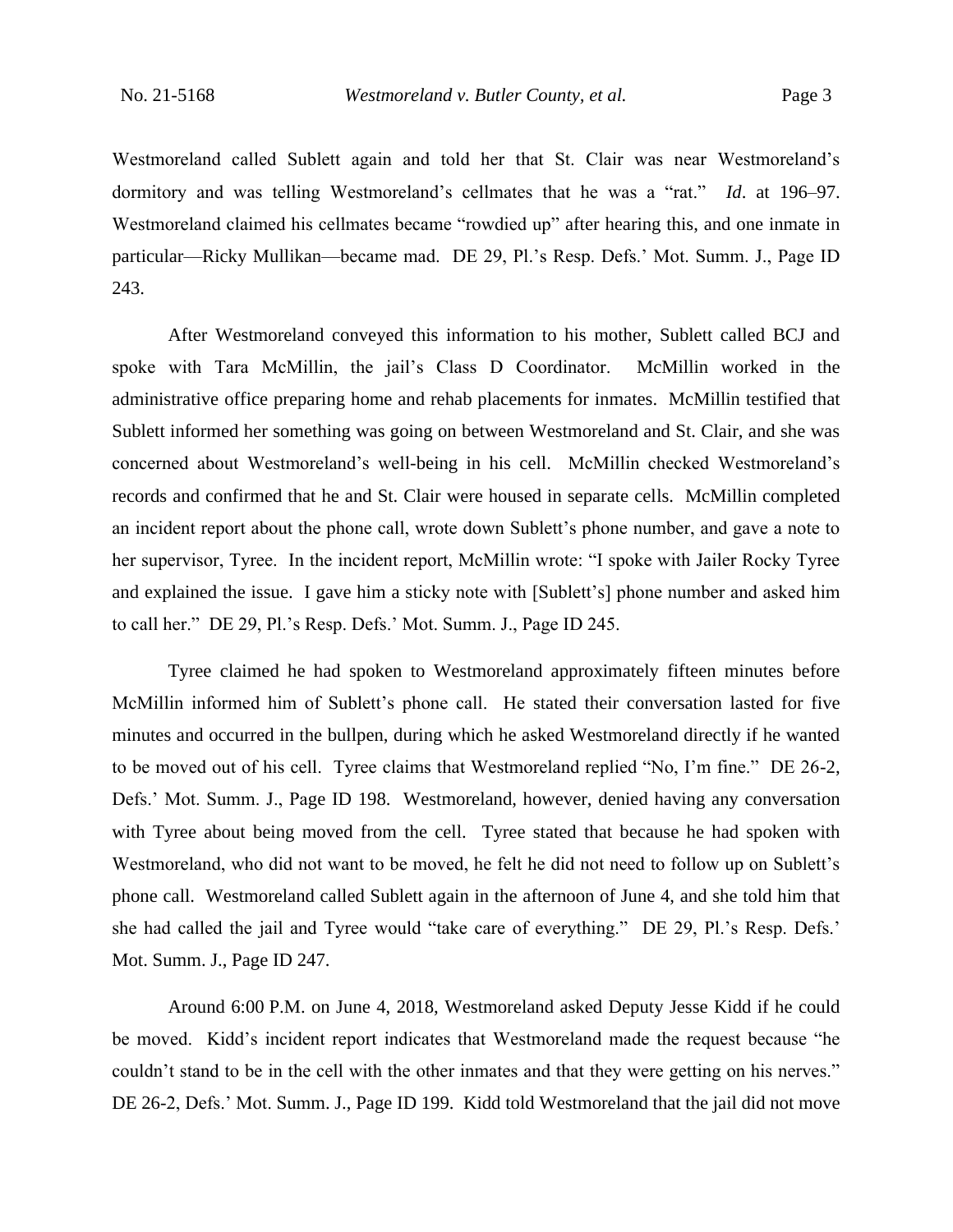inmates just because they dislike their cellmates and prepared a report documenting the conversation. Westmoreland stated that when he spoke to Kidd, he asked to be moved because he "felt like [his cellmates] were going to do something to [him]." DE 29, Pl.'s Resp. Defs.' Mot. Summ. J., Page ID 247.

Westmoreland testified that things escalated after dinner, when other inmates were egging on Millikan and turning up music. Between 6:00 P.M. and midnight, BCJ deputies visited Westmoreland's dormitory on seven occasions to monitor the inmates. Sometime after midnight, the other inmates shut off the lights, turned up the television, and closed the door. Westmoreland sat on a cooler to see everything, and when he turned to speak with another inmate, Mullikan attacked him from behind. Westmoreland testified that he stood up to defend himself, but two other inmates pushed him away so that Mullikan could strike him again. Mullikan struck Westmoreland with his fist and knocked Westmoreland unconscious. Westmoreland recalled waking up when a guard came into the cell, and the other inmates informed the guard that Westmoreland had slipped in the shower. Westmoreland was reluctant to disclose he had been attacked and initially told Tyree he had fallen in the shower before acknowledging that he had been assaulted by another inmate.

A guard took Westmoreland to the jail's nurse, who examined him, cleaned out his mouth, and stated that Tyree needed to be informed. After Tyree arrived, the nurse and Tyree took Westmoreland to the Ohio County Hospital emergency room, where the hospital determined his jaw was broken and referred him to an oral surgeon. Westmoreland was returned to BCJ and placed in a three-man cell. Westmoreland had two surgeries for his injury: braces and a plate were installed, and his jaw was wired shut for seven to eight months while he subsisted on a liquid diet. He still experiences numbness from the midline of his chin to the midright side of his jaw, and his face pops and causes pain while eating.

Westmoreland filed suit against Tyree, McMillin, Kelli Fugate (the Chief Administrative Deputy at BCJ), and BCJ (collectively "Defendants") asserting claims for failure to protect, in violation of the Eighth and Fourteenth Amendments and 42 U.S.C. § 1983; negligence and gross negligence under Kentucky law; and a violation of Ky. Rev. Stat. § 441.045(3) for allegedly releasing him to avoid paying his medical bills. Following discovery, Defendants moved for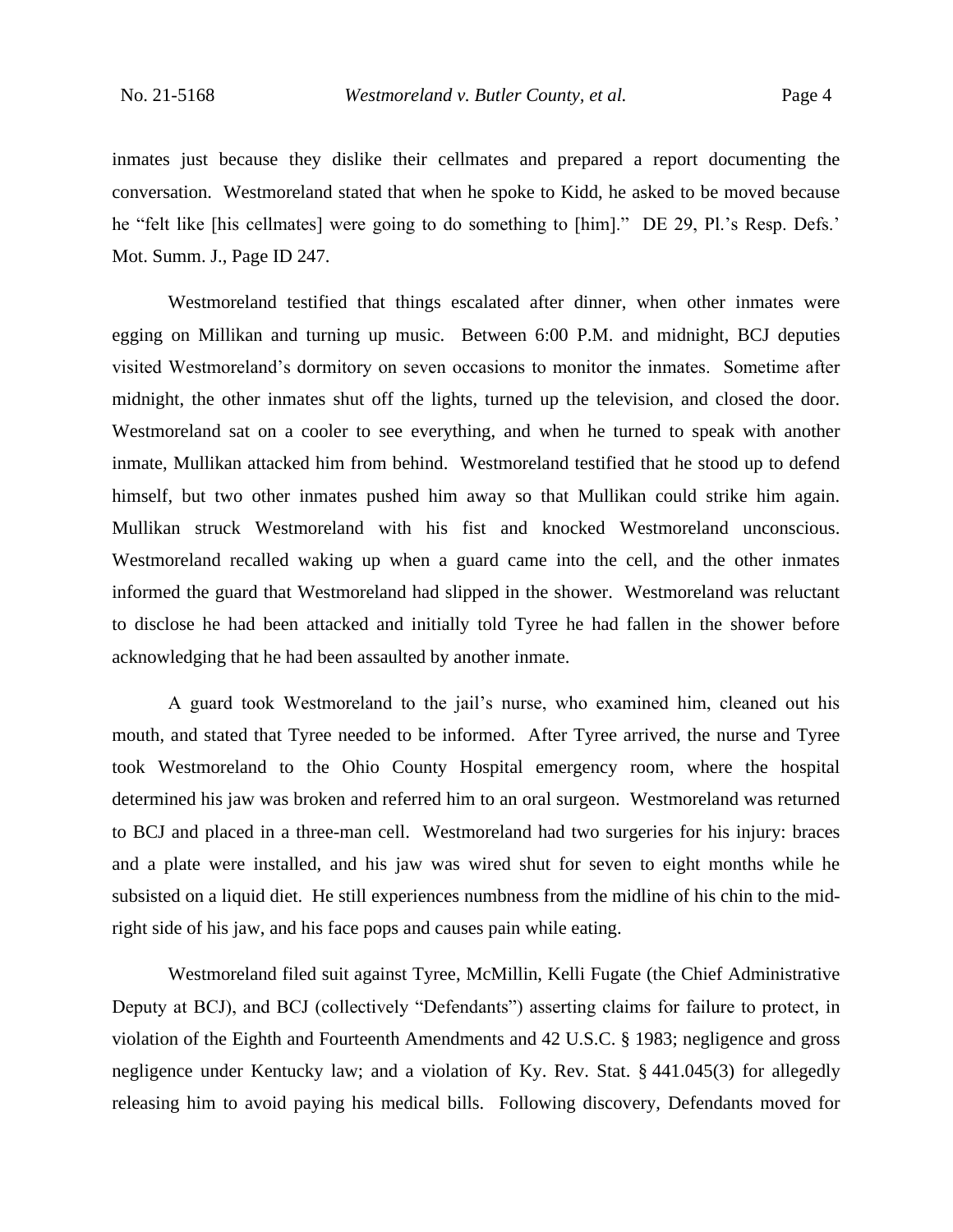summary judgment. Westmoreland voluntarily dismissed his claims against McMillin and Fugate.

The district court applied a two-part deliberate indifference test to determine whether Tyree was entitled to qualified immunity and granted Defendants' motion for summary judgment. The court held that under the objective component of the deliberate indifference failure-to-protect claim, Westmoreland established he faced a substantial risk of harm because he had been identified as a snitch, and he subsequently suffered physical harm during an attack. However, under the subjective component, the court held Westmoreland failed to show Tyree knew of the substantial risk of harm. Because Tyree was not deliberately indifferent, the court held Westmoreland did not suffer a constitutional violation and Tyree was entitled to qualified immunity. The district court also granted summary judgment to BCJ, holding that a municipality cannot be liable absent an underlying constitutional violation. Finally, the court dismissed Westmoreland's state law claims without prejudice, declining to exercise its discretionary pendent jurisdiction over state law claims filed in connection with and arising out of the same facts as his § 1983 claim.

## **II**

The district court's grant of summary judgment is reviewed de novo. *Equitable Life Assur. Soc'y of the United States v. Poe*, 143 F.3d 1013, 1015 (6th Cir. 1998). We will affirm the district court if the record "shows that there is no genuine dispute as to any material fact and that the movant is entitled to judgment as a matter of law." Fed. R. Civ. P. 56(a). "[W]e view the factual evidence in the light most favorable to the nonmoving party, and draw all reasonable inferences in that party's favor." *Burwell v. City of Lansing, Mich.*, 7 F.4th 456, 462 (6th Cir. 2021) (citation omitted).

#### **III**

Qualified immunity shields government actors from civil liability under 42 U.S.C. § 1983 if "their conduct does not violate clearly established statutory or constitutional rights of which a reasonable person would have known." *Harlow v. Fitzgerald*, 457 U.S. 800, 818 (1982). To determine whether an officer is entitled to qualified immunity, a court must evaluate two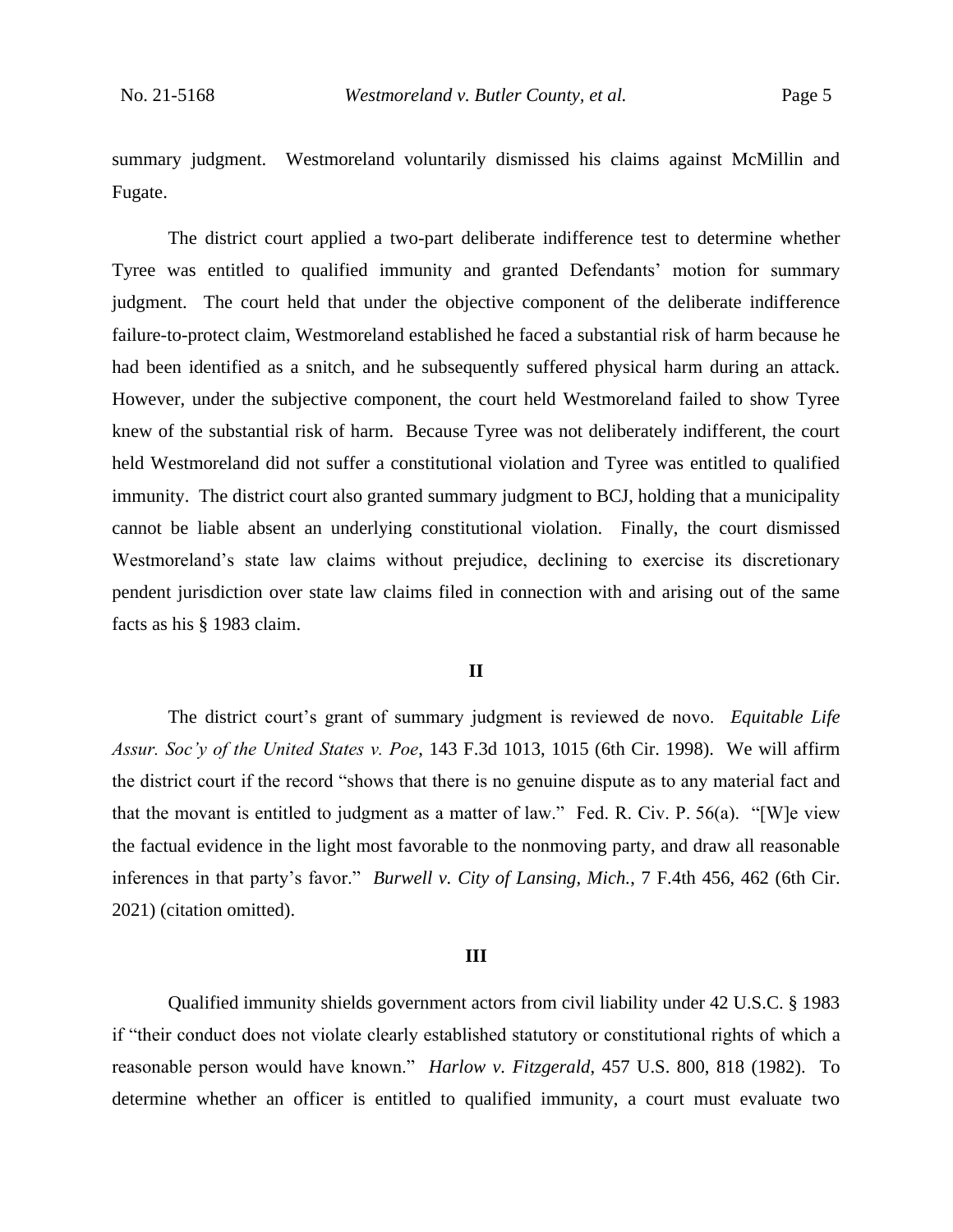independent questions: (1) whether the actor's conduct violated a constitutional right, and (2) whether that right was clearly established at the time of the incident. *Pearson v. Callahan*, 555 U.S. 223, 232 (2009).

The Eighth Amendment provides an inmate the right to be free from cruel and unusual punishment. U.S. Const. amend. VIII. The Supreme Court has established that "prison officials have a duty . . . to protect prisoners from violence at the hands of other prisoners." *Farmer v. Brennan*, 511 U.S. 825, 833 (1994) (citation omitted). "It is not, however, every injury suffered by one prisoner at the hands of another that translates into constitutional liability for prison officials responsible for the victim's safety." *Id*. at 834. A prison official violates an inmate's rights only if the official is "deliberate[ly] indifferen[t] to inmate health or safety." *Id*. (internal quotation marks and citation omitted). A deliberate indifference claim under the Eighth Amendment has an objective and a subjective component. *Richmond v. Huq*, 885 F.3d 928, 937–38 (6th Cir. 2018). Under the objective component, "[f]or a claim . . . based on a failure to prevent harm, the inmate must show that he is incarcerated under conditions posing a substantial risk of serious harm." *Farmer*, 511 U.S. at 834. The subjective component requires an inmate to show that the individual defendants (1) were "aware of facts from which the inference could be drawn that a substantial risk of serious harm exists"; (2) actually drew the inference; and (3) consciously disregarded the risk. *Id.* at 837, 839; *Mangum v. Repp*, 674 F. App'x 531, 537 (6th Cir. 2017).

The Due Process Clause of the Fourteenth Amendment provides the same protections to pretrial detainees. *See Richko v. Wayne Cnty., Mich.*, 819 F.3d 907, 915 (6th Cir. 2016). This court has "historically analyzed Fourteenth Amendment pretrial detainee claims and Eighth Amendment prisoner claims 'under the same rubric.'" *Richmond*, 885 F.3d at 937 (quoting *Villegas v. Metro. Gov't of Nashville*, 709 F.3d 563, 568 (6th Cir. 2013)). Westmoreland argues, however, that a pretrial detainee's failure-to-protect claim should be governed by a test of objective unreasonableness because the Supreme Court's decision in *Kingsley v. Hendrickson*, 576 U.S. 389 (2015), eliminates the subjective element of a deliberate indifference claim.

In *Kingsley*, the Court held that, in an excessive-force claim, a pretrial detainee must show only that the officers' use of force was *objectively* unreasonable and need not show the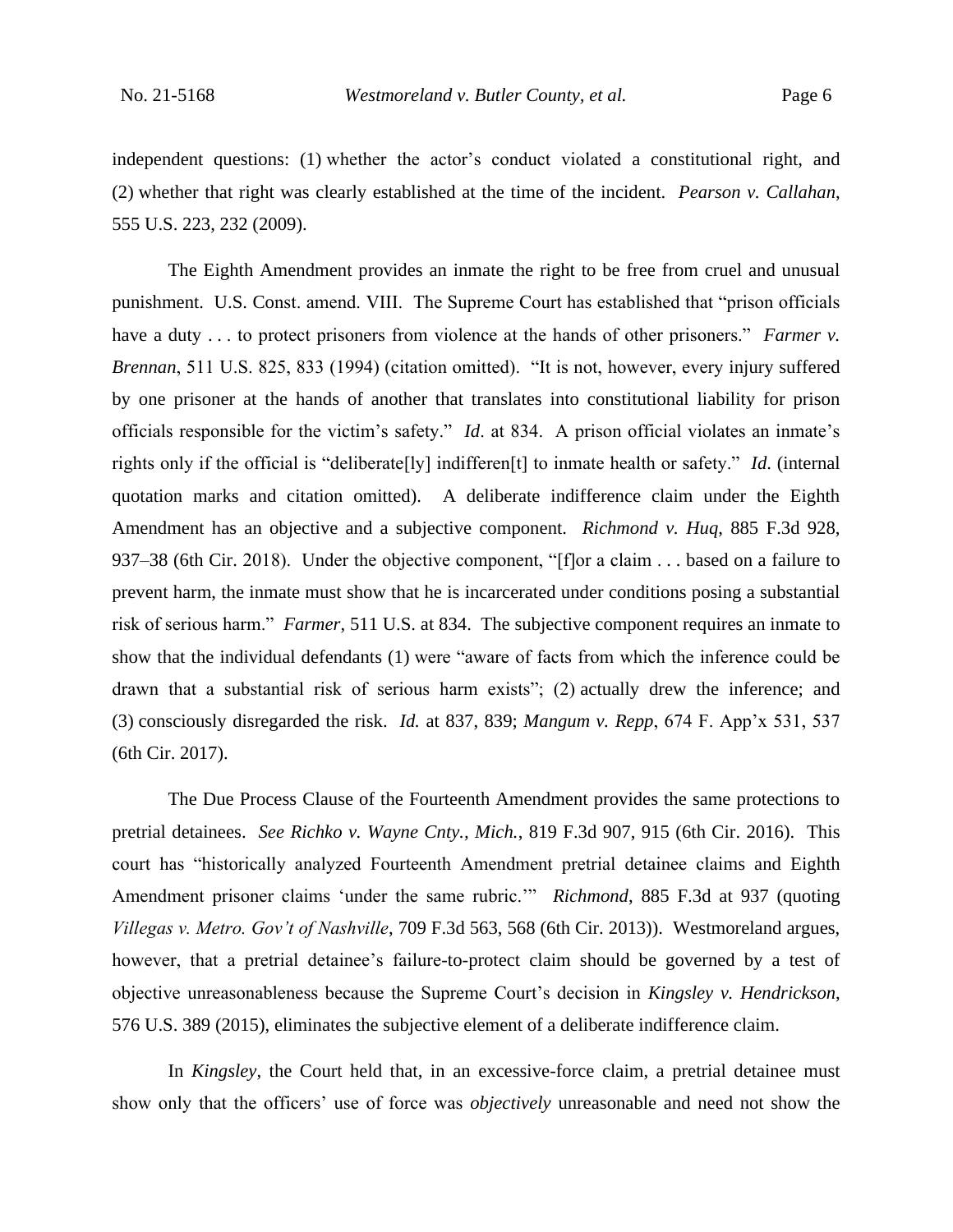officers were subjectively aware their use of force was unreasonable. 576 U.S. at 391–92. In holding that the appropriate standard is objective, the Court reiterated the principle that pretrial detainees' constitutional status differs from that of convicted prisoners. *Id.* at 397–98, 400. *Kingsley* did not, however, address whether an objective standard applies in other Fourteenth Amendment pretrial detainment contexts.

Following the Court's decision in *Kingsley*, a circuit split emerged: The Second, Seventh, and Ninth Circuits held *Kingsley* required modification of the subjective component for pretrial detainees bringing Fourteenth Amendment deliberate-indifference claims. *See Darnell v. Pineiro*, 849 F.3d 17, 34–35 (2d Cir. 2017) (deliberate indifference to conditions of confinement); *Miranda v. Cnty. of Lake*, 900 F.3d 335, 352 (7th Cir. 2018) (deliberate indifference to an inmate's serious medical needs); *Gordon v. Cnty. of Orange*, 888 F.3d 1118, 1124–25 (9th Cir. 2018) (deliberate indifference to decedent's health or safety). By contrast, the Fifth, Eighth, Tenth, and Eleventh Circuits retained the subjective component for deliberateindifference Fourteenth Amendment claims. *See Cope v. Cogdill*, 3 F.4th 198, 207 & n.7 (5th Cir. 2021) (concluding in a footnote that the court is bound by prior precedent applying a subjective component); *Whitney v. City of St. Louis*, 887 F.3d 857, 860 n.4 (8th Cir. 2018) (reasoning that "*Kingsley* does not control because it was an excessive force case, not a deliberate indifference case"); *Dang by & through Dang v. Sheriff, Seminole Cnty.*, 871 F.3d 1272, 1278 n.2 (11th Cir. 2017) (explaining "[w]e cannot and need not reach this question" because *Kingsley* does not squarely conflict with prior precedent and reasoning that, in any event, the plaintiff had established only negligence, which is still insufficient under *Kingsley*); *Strain v. Regalado*, 977 F.3d 984, 991 (10th Cir. 2020) ("We decline to extend *Kingsley* to Fourteenth Amendment deliberate indifference claims.").

Our court directly confronted the matter in *Brawner v. Scott County, Tennessee*, 14 F.4th 585 (6th Cir. 2021), *reh'g en banc denied*, 18 F.4th 551 (6th Cir. 2021). In *Brawner*, we "agree[d] with the Second, Seventh, and Ninth Circuits that *Kingsley* requires modification of the subjective prong of the deliberate-indifference test for pretrial detainees." *Id.* at 596. In reaching this decision, the court reviewed the history of the deliberate-indifference test, noting that in *Farmer*, the Supreme Court adopted the subjective component of the test for deliberate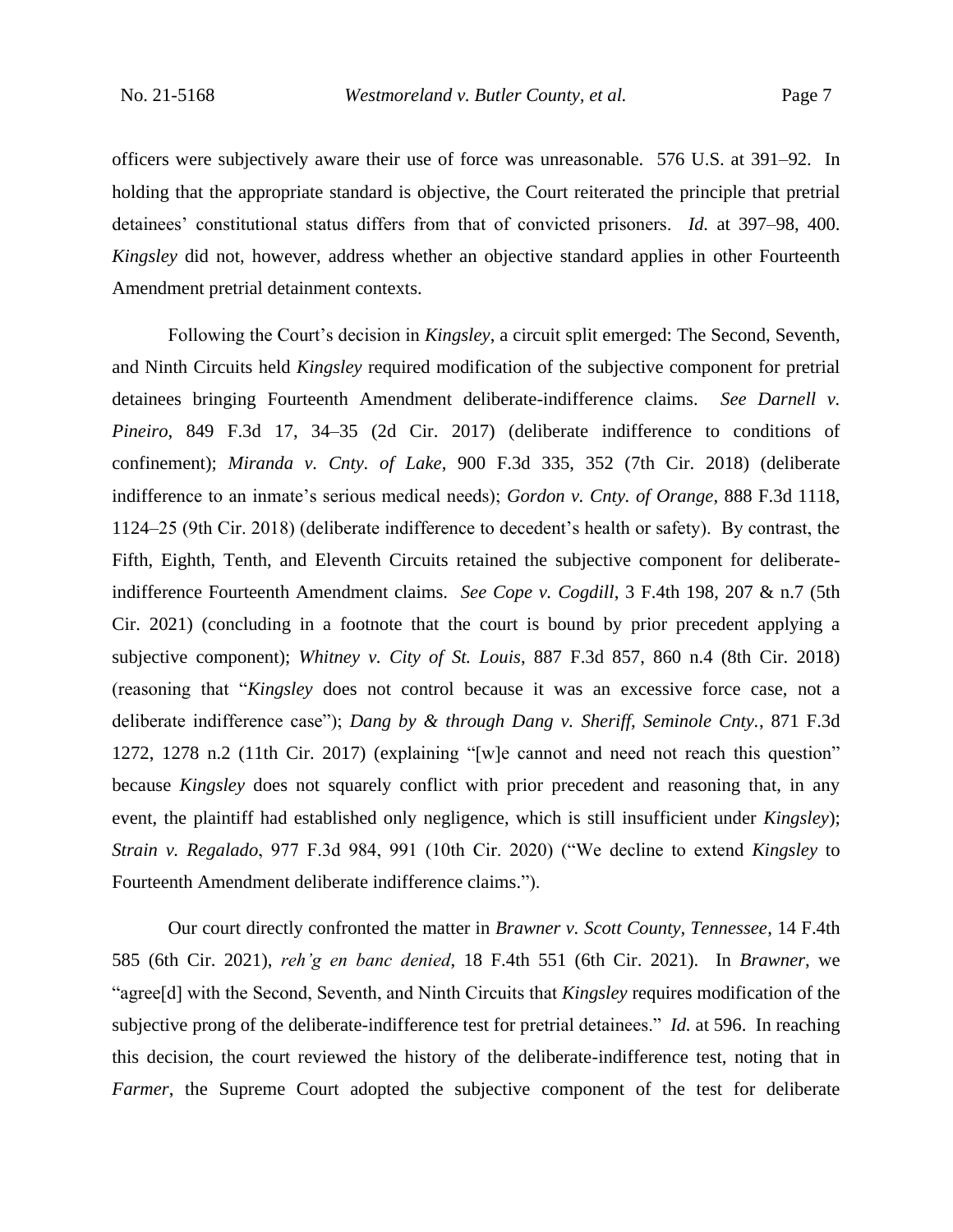indifference under the Eighth Amendment *based on the language and purposes of that amendment*, focusing particularly on "punishments." *Id.* at 594–96 (citing *Farmer*, 511 U.S. at 835–36; 37–38; 40). We held that *Kingsley* presented a "clear delineation between claims brought by convicted prisoners under the Eighth Amendment and claims brought by pretrial detainees under the Fourteenth Amendment," and, accordingly, "applying the same analysis to these constitutionally distinct groups is no longer tenable." *Id.* at 596.

Judge Readler wrote in partial dissent from the *Brawner* majority that whether the deliberate indifference framework governs pretrial detainees' claims after *Kingsley* should not have been decided because it was unnecessary to the outcome of the case. *Brawner*, 14 F.4th at 603–05 (Readler, J., concurring in part and dissenting in part). Judge Readler argued that *Brawner*'s extension of *Kingsley* to deliberate indifference claims should be considered dictum. *Id.* at 604. However, as recently noted in *Greene v. Crawford County, Michigan*, "[t]he *Brawner* majority expressly considered and rejected the suggestion that its extension of *Kingsley* was dictum" and "[w]e are bound by that decision." 22 F.4th 593, 607 (6th Cir. 2022).

Following *Brawner*, a pretrial detainee establishes deliberate indifference by proving "more than negligence but less than subjective intent—something akin to reckless disregard." *Brawner*, 14 F.4th at 596–97 (quoting *Castro v. Cnty. of L.A.*, 833 F.3d 1060, 1071 (9th Cir. 2016) (en banc)). A defendant must have acted deliberately (not accidentally) and recklessly "in the face of an unjustifiably high risk of harm that is either known or so obvious that it should be known." *Id.* at 596 (quoting *Farmer*, 511 U.S. at 836). In *Farmer*, the Supreme Court "noted that recklessness could be defined according to an objective standard akin to that used in the civil context, which would not require proof of an official's actual awareness of the harms associated with the challenged conditions." *Darnell*, 849 F.3d at 32.

Here, the district court analyzed Westmoreland's claims against Tyree and BCJ under the Eighth Amendment deliberate indifference standard with both an objective and a subjective prong. The district court rejected Westmoreland's argument that *Kingsley* changed the standard from deliberate indifference to "objective unreasonableness," noting the Sixth Circuit had not yet adopted either view in the existing circuit split on the issue. But our Circuit has now explicitly taken the position that a failure-to-protect claim by a pretrial detainee requires only an objective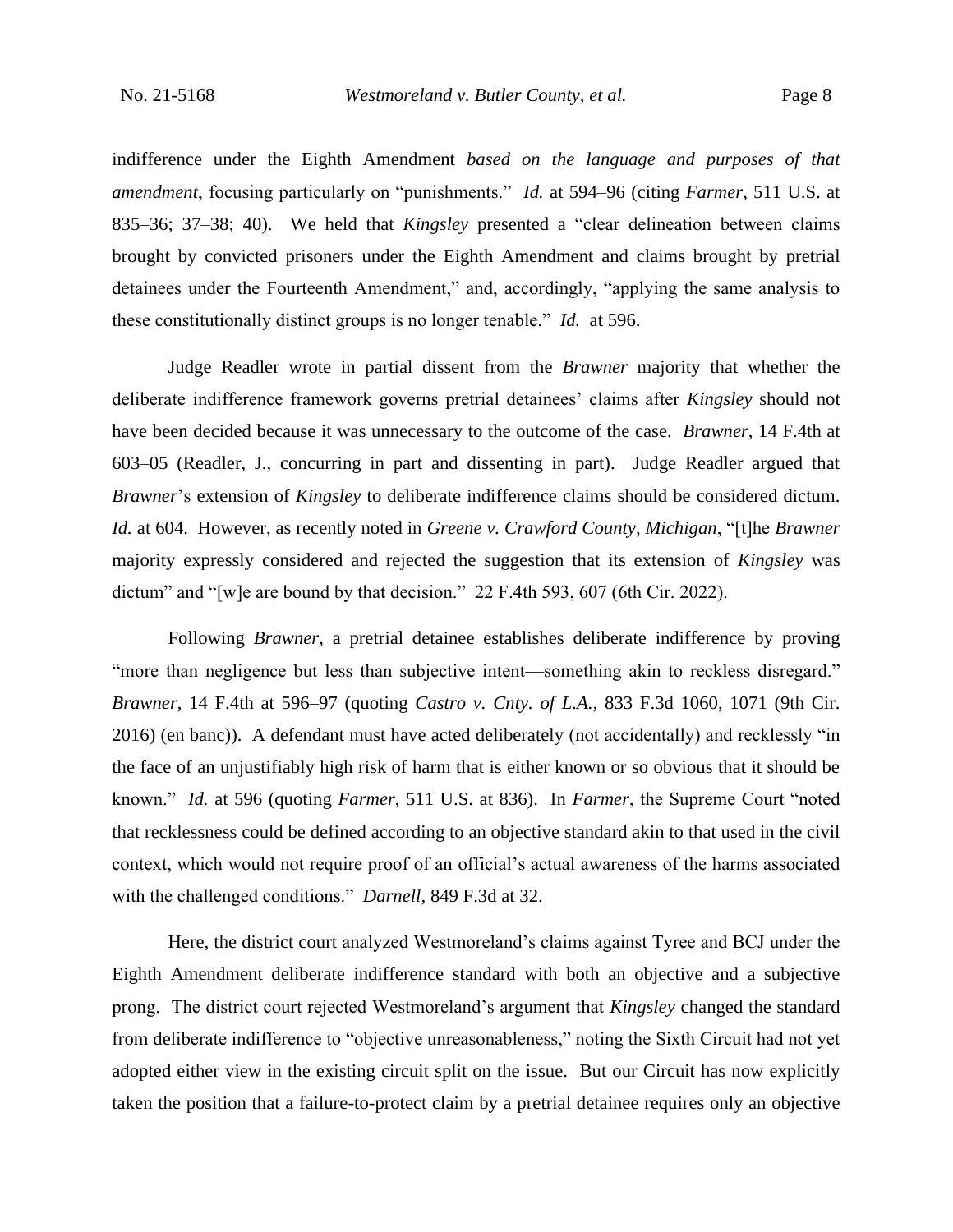showing that an individual defendant acted (or failed to act) deliberately and recklessly. *Brawner*, 14 F.4th at 596.

*Brawner* did not address the application of this standard to individual officers, however, as the county was the only remaining party in that case. Our court has not yet applied the objective standard to a failure-to-protect claim against an individual officer, but it has done so for claims against individual officers for deliberate indifference to an inmate's serious medical needs. *See Greene*, 22 F.4th at 609–14; *Britt v. Hamilton Cnty., et al.*, 2022 WL 405847, at \*3 (6th Cir. Feb. 10, 2022); *Hyman v. Lewis*, --- F.4th ---, 2022 WL 682543, at \*2 (6th Cir. Mar. 8, 2022). Other circuits have applied the objective standard to a pretrial detainee's failure-toprotect claim against an individual officer. In *Castro*, the en banc Ninth Circuit applied *Kingsley*'s principles to a pretrial detainee's Fourteenth Amendment failure-to-protect claim against an individual officer. 833 F.3d at 1071*.* The Ninth Circuit explained that to meet the standard of "reckless disregard," the following elements must be met:

- (1) The defendant made an intentional decision with respect to the conditions under which the plaintiff was confined;
- (2) Those conditions put the plaintiff at substantial risk of suffering serious harm;
- (3) The defendant did not take reasonable available measures to abate that risk, even though a reasonable officer in the circumstances would have appreciated the high degree of risk involved—making the consequences of the defendant's conduct obvious; and
- (4) By not taking such measures, the defendant caused the plaintiff's injuries.

833 F.3d at 1071*.* Regarding the third element, the Ninth Circuit held that a "defendant's conduct must be objectively unreasonable, a test that will necessarily turn on the facts and circumstances of each particular case." *Id.* (citing *Kingsley*, 576 U.S. at 397 (internal quotations and citations omitted)). The first, second, and fourth elements of this test match the objective prong of the failure-to-protect claim. *See Farmer*, 511 U.S. at 834. The third element parallels the subjective component of the failure-to-protect claim outlined in *Farmer*, but with updated language to comport with the objectiveness required by *Kingsley*. The Seventh Circuit has also applied *Kingsley* in the failure-to-protect context, holding that a subjective requirement "cannot be reconciled with *Kingsley*'s language, reasoning, and reminder to 'pay careful attention to the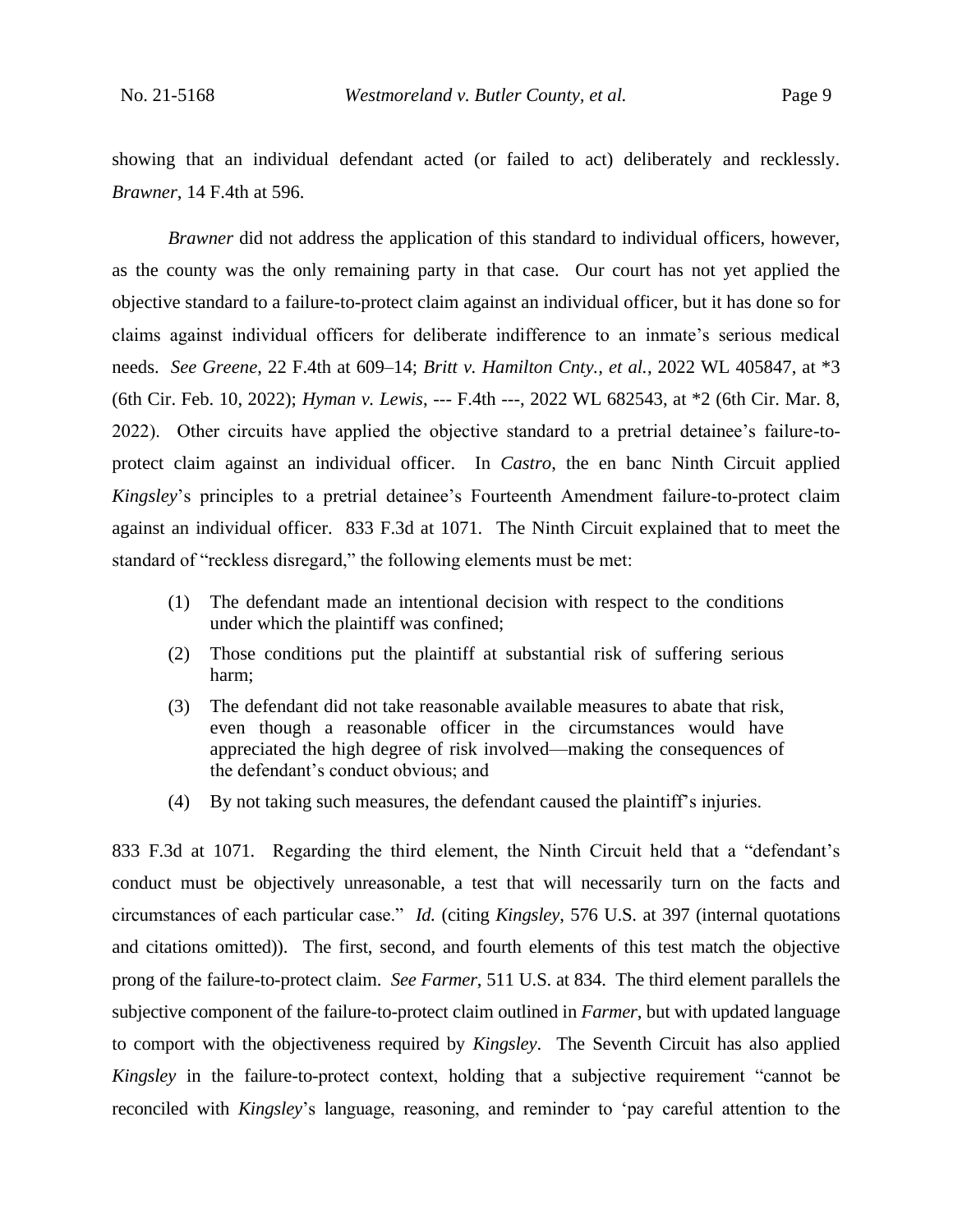different status of pretrial detainees.'" *Kemp v. Fulton Cnty.*, 27 F.4th 491 (7th Cir. 2022). Like the Ninth and Seventh Circuits, and following our own circuit's post-*Kingsley* line of cases, we hold that a defendant officer must act intentionally in a manner that puts the plaintiff at substantial risk of harm, without taking reasonable steps to abate that risk, and by failing to do so actually cause the plaintiff's injuries.

As applied to Westmoreland's claim: First, Tyree made an intentional decision as to Westmoreland's conditions of confinement. When Westmoreland's mother, Sublett, called BCJ and informed McMillin that she thought her son was in danger, McMillin wrote down Sublett's phone number, gave it to Tyree, and asked him to call Sublett. There is a factual dispute about whether Tyree spoke to Westmoreland about being moved. Whether Tyree spoke to Westmoreland or not, he *was* advised by McMillin that Sublett had concerns about Westmoreland's well-being and he determined Westmoreland did not need to be moved. This is an intentional decision about Westmoreland's conditions of confinement, meeting the first element of the objective test.

As to the second element, whether the conditions of confinement put Westmoreland at substantial risk of suffering serious harm, we have recognized that being identified as a "snitch" in prison puts an inmate at substantial risk of assault. *See Comstock v. McCrary*, 273 F.3d 693, 699 n.2 (6th Cir. 2001) (acknowledging a prison psychologist's statement that "a prisoner in prison definitely doesn't want to be labeled a snitch, that's probably the worst label that you . . . could have put on you if you were in prison" (citation omitted)). In *Dale v. Poston*, 548 F.3d 563, 569–70 (7th Cir. 2008), the Seventh Circuit addressed the inherent risk faced by snitches in prison. The plaintiff sued several prison employees, claiming they violated the Eighth Amendment by failing to protect him from an attack by another inmate after he was labeled a snitch, and the court noted it is "common knowledge that snitches face unique risks in prison." *Id.* Here, Westmoreland has established this element by showing that St. Clair identified him as a "rat" in front of his cellmates, DE 29, Pl.'s Resp. Defs.' Mot. Summ. J., Page ID 242, and informed other inmates that Westmoreland had "told on him." DE 26-2, Defs.' Mot. Summ. J., Page ID 196.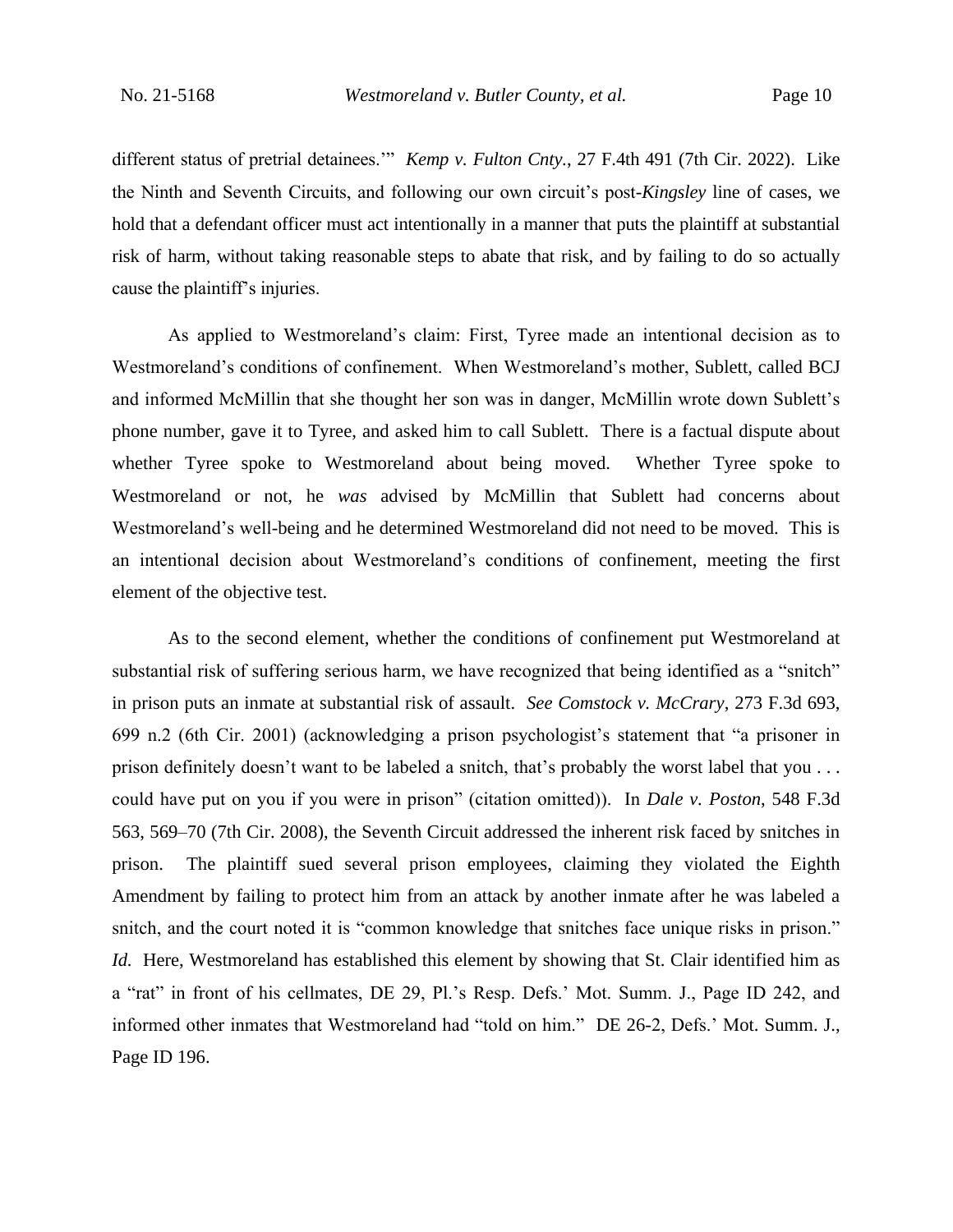The third element of a pretrial detainee's failure-to-protect claim against an individual officer is that the defendant did not take reasonable available measures to abate the substantial risk of serious harm, even though a *reasonable* officer in the circumstances would have appreciated the high degree of risk involved and the obvious consequences of the defendant's conduct. This prong incorporates *Kingsley*'s holding that "the relevant standard is objective not subjective." 576 U.S. at 395. A pretrial detainee need not prove subjective elements about an officer's actual awareness of the level of risk, but he must prove the officer was more than merely negligent; the officer must have acted with "reckless disregard" in the face of "an unjustifiably high risk of harm." *Brawner*, 14 F.4th at 596 (quoting *Farmer*, 511 U.S. at 836).

The district court analyzed Westmoreland's claim using the deliberate indifference test. Although the court held that under the objective prong of a failure-to-protect claim, Westmoreland successfully showed he was incarcerated under conditions posing a substantial risk of serious harm, it found his claim failed at the subjective prong because Tyree "did not possess sufficient knowledge based on [Sublett's] message to infer a substantial risk of harm existed." DE 31, Op., Page ID 292. The district court must analyze Westmoreland's claim under the objective unreasonableness standard outlined in this third element, viewing the facts in the light most favorable to Westmoreland, and determine whether the record is sufficient for a jury to conclude that Tyree was deliberately indifferent to Westmoreland's substantial risk of serious harm. If summary judgment is improper as to Tyree, the court must also address the issue of qualified immunity. *See Burwell*, 7 F.4th at 476.

The fourth element is whether the defendant caused the plaintiff's injuries by not taking reasonable measures. Westmoreland established this element by showing he suffered physical harm as a result of being labeled a snitch after St. Clair identified him as a "rat" in front of his cellmates; his mother, Sublett, called BCJ to ask that actions be taken to protect Westmoreland; Westmoreland was not moved away from his cellmates; and he subsequently suffered a broken jaw and lingering issues as a result of an attack by his cellmate.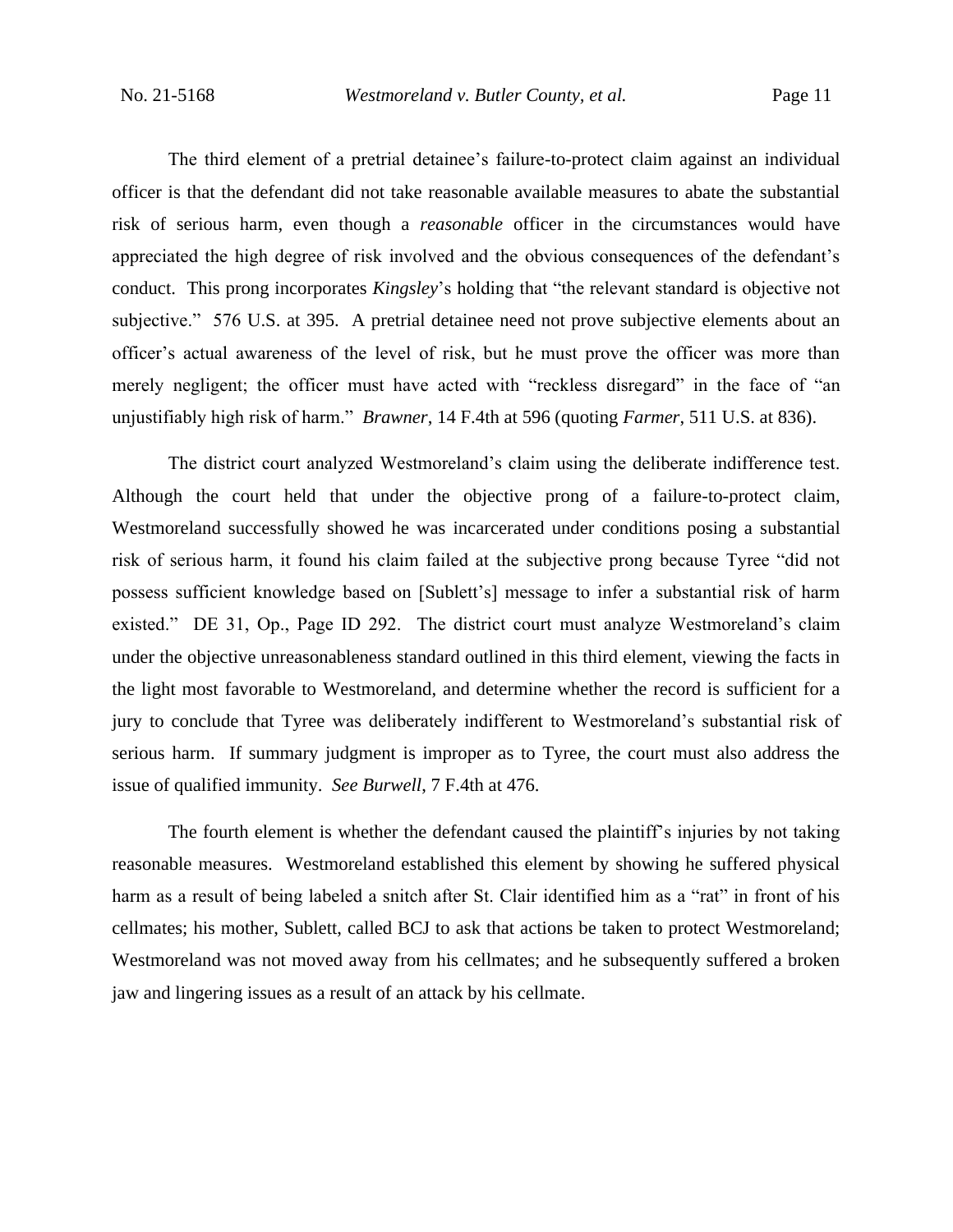We vacate the district court's grant of summary judgment because the analysis of whether Tyree was deliberately indifferent should be solely an objective consideration.**<sup>1</sup>** The outcome of this analysis is necessary to determine whether Tyree violated a clearly established constitutional right, or whether he is entitled to qualified immunity. In turn, whether BCJ is liable for Tyree's actions is contingent on whether a constitutional violation occurred. Under *Monell*, a municipality can be liable under § 1983 when an official "policy or custom" caused a violation of the plaintiff's constitutional rights. *Monell v. Dep't of Soc. Serv.*, 436 U.S. 658, 694– 95 (1978). "If no constitutional violation by the individual defendants is established, the municipal defendants cannot be held liable under § 1983." *Watkins v. City of Battle Creek*, 273 F.3d 682, 687 (6th Cir. 2001) (citation omitted). Accordingly, Westmoreland's claim against BCJ must be addressed after the district court analyzes the claim against Tyree pursuant to the new standard. The district court exercised its discretion to dismiss Westmoreland's pendent state law claims under 28 U.S.C. §1367(c) after it granted summary judgment on the federal claims. As we vacate the grant of summary judgment on the federal claims, we also vacate the dismissal of the state law claims—our normal practice in this setting. *See Hale v. Boyle Cnty*., 18 F.4th 845, 855 (6th Cir. 2021) (per curiam).

### **IV**

We vacate the district court's grant of summary judgment and remand Westmoreland's claims for proceedings consistent with our holding that the deliberate indifference test in a pretrial detainee's failure-to-protect claim is an objective determination.

<sup>&</sup>lt;sup>1</sup>In this conclusion, we are cognizant of the district court's role and the need to consider all the evidence and make all reasonable inferences in the light most favorable to Westmoreland.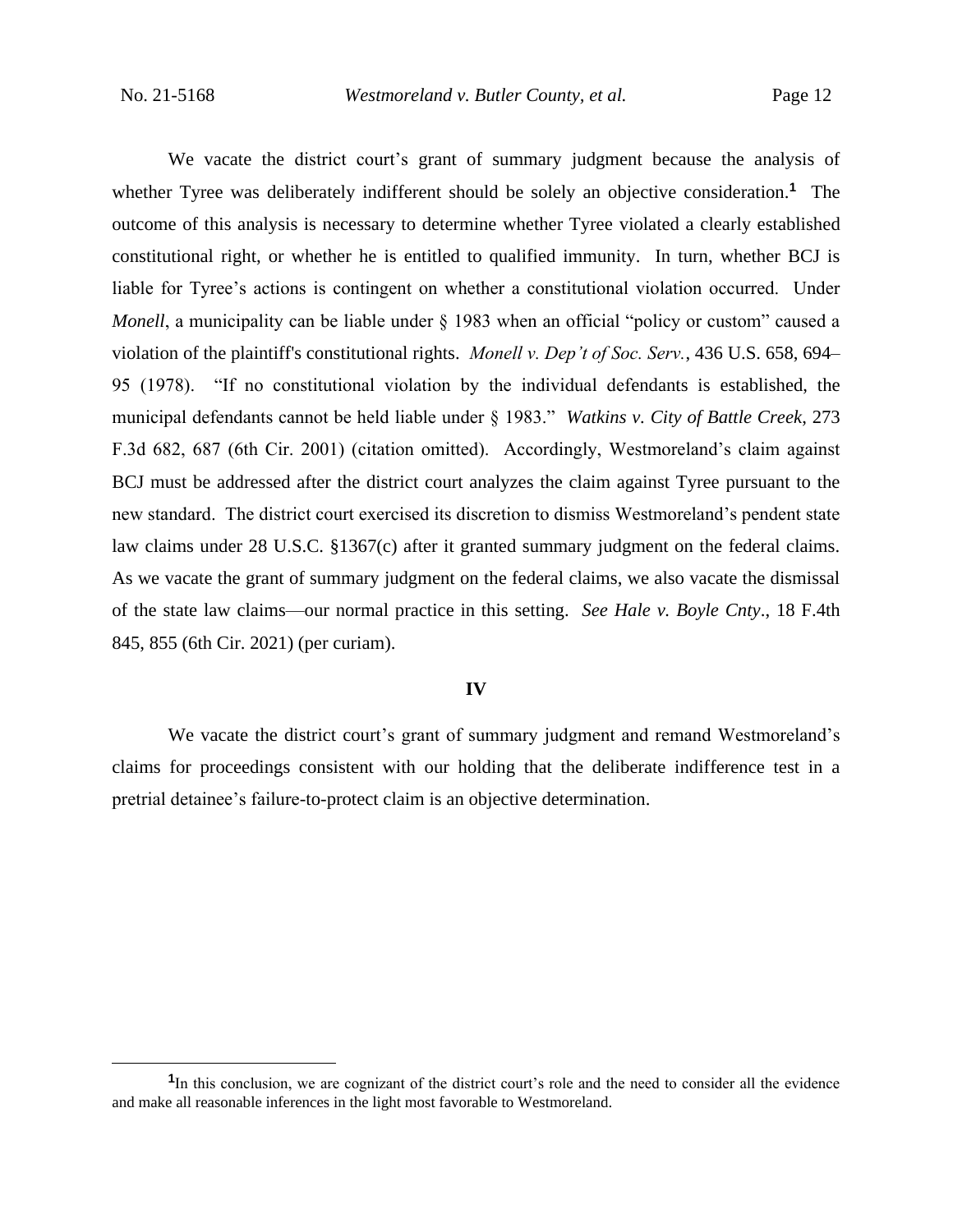# **DISSENT** \_\_\_\_\_\_\_\_\_\_\_\_\_\_\_\_\_

\_\_\_\_\_\_\_\_\_\_\_\_\_\_\_\_\_

JOHN K. BUSH, Circuit Judge, dissenting. "[C]ourts are particularly ill equipped to deal with the[] problems" of jail administration. *Shaw v. Murphy*, 532 U.S. 223, 229 (2001) (quoting *Procunier v. Martinez*, 416 U.S. 396, 405 (1974)). And "[r]unning a [jail] is an inordinately difficult undertaking." *Turner v. Safley*, 482 U.S. 78, 84–85 (1987). With that reality in mind, I respectfully dissent. The majority invites judicial micromanagement of jailers' daily affairs with a novel test for analyzing pretrial detainees' Fourteenth Amendment failure-to-protect claims. Its decision will create even more confusion in our circuit and for those working in jails. It also reaches the wrong result: even under the majority's test, I would affirm the district court's grant of summary judgment to defendants.

### I.

After Bretton Westmoreland failed to appear in court, he was apprehended and detained on May 27, 2018, in the Butler County Detention Center. There, his cell was separate from that of an inmate, Jerry St. Clair, who believed Westmoreland had "ratted" on him during a previous incarceration. R. 25-1, Westmoreland Dep., PageID 140; *see also* R. 26-3, Intake Sheet, PageID 221. On the morning of June 4, St. Clair voiced his accusation—calling Westmoreland a "rat" while mopping floors outside Westmoreland's cell. R. 25-1, Westmoreland Dep., PageID 142, 156. Westmoreland says that this statement "rowdied up" his cellmates—in particular, Ricky Mullikan and Adrian Baucum. *Id.* at 143. Fearing for his safety, Westmoreland called his mother that same morning and told her that he thought "something [was] going to happen." *Id.* at 143–44. He called her again later that day, and she informed him that she had spoken with Tara McMillin, a coordinator at the jail, who was going to talk to Rocky Tyree, one of the jailers, who would handle the issue. *Id.* at 145. Westmoreland says that he then asked a guard, Deputy Jesse Kidd, to move him from his cell. *Id.* at 144. According to Kidd, Westmoreland told him that "he couldn't stand to be in the cell with the other inmates and that they were getting on his nerves." R. 26-6, Kidd Incident Report, PageID 233. Kidd denied Westmoreland's request to be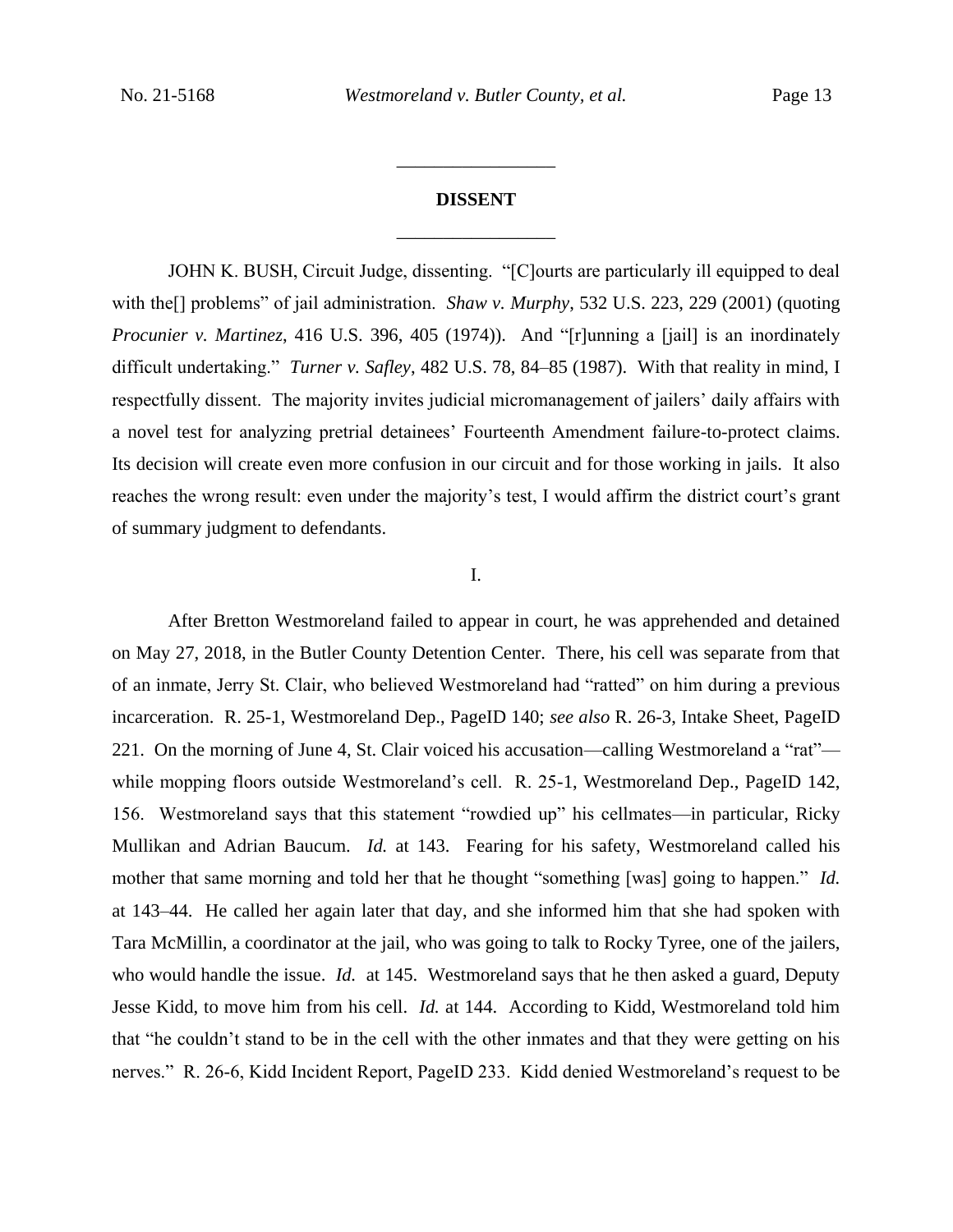moved. The deputy testified that he told Westmoreland that "we could not just move him because he didn't like it." *Id.*

Tyree admits that he received a note from McMillin about Westmoreland's mother's concerns. R. 25-2, Tyree Dep., PageID 162; *see also* R. 26-4, McMillin Incident Report, PageID 224. Yet he claims that only fifteen minutes before receiving that note, he had already spoken to Westmoreland and Westmoreland denied that he wanted to be moved from his cell. R. 25-2, Tyree Dep., PageID 162. Westmoreland, however, claims that this conversation never took place, R. 29, Resp. to Mot. for Summ. J., PageID 246, so we assume it did not for the purposes of his summary judgment motion. *See Jackson v. City of Cleveland*, 925 F.3d 793, 806 (6th Cir. 2019) (citations omitted).**<sup>1</sup>**

Westmoreland also says that on the evening of June 4, his cellmates began to act more aggressively toward him. R. 25-1, Westmoreland Dep., PageID 146, 156. While they were watching television, Mullikan attacked Westmoreland from behind and broke his jaw. *Id.* at 147–48. How jailers were supposed to have known about an impending assault is unclear. The note from Westmoreland's mother only spoke of general concern because of St. Clair's calling Westmoreland a "rat," not an imminent attack by his cellmates. R. 26-4, McMillin Incident Report, PageID 224 ("She said Inmate Jerry St. Clair was now on the floor and was causing problems."). Even Westmoreland admits that he did not know he was in danger of an attack at that point. Indeed, he explained that it was "a surprise it happened then." R. 25-1, Westmoreland Dep., PageID 158. And even after he was transported to the hospital for treatment of his injuries, the cause of those injuries was not obvious to the jailers. When Tyree asked Westmoreland what happened, Westmoreland first asserted that he had fallen in the shower. *Id.* at 148. Only later did he admit that he had been attacked by his cellmate.

Westmoreland filed a complaint against Tyree, Butler County, and two other jail officials—whom he later voluntarily dismissed—under 42 U.S.C. § 1983 for failure to protect him in violation of the Eighth and Fourteenth Amendments. He also brought Kentucky state-law claims for negligence and gross negligence. The district court granted summary judgment to

**<sup>1</sup>**Westmoreland does concede, however, that Tyree was not responsible for or involved in determining Westmoreland's particular cell or where St. Clair was permitted to mop floors. Oral Arg. at 7:12–7:45.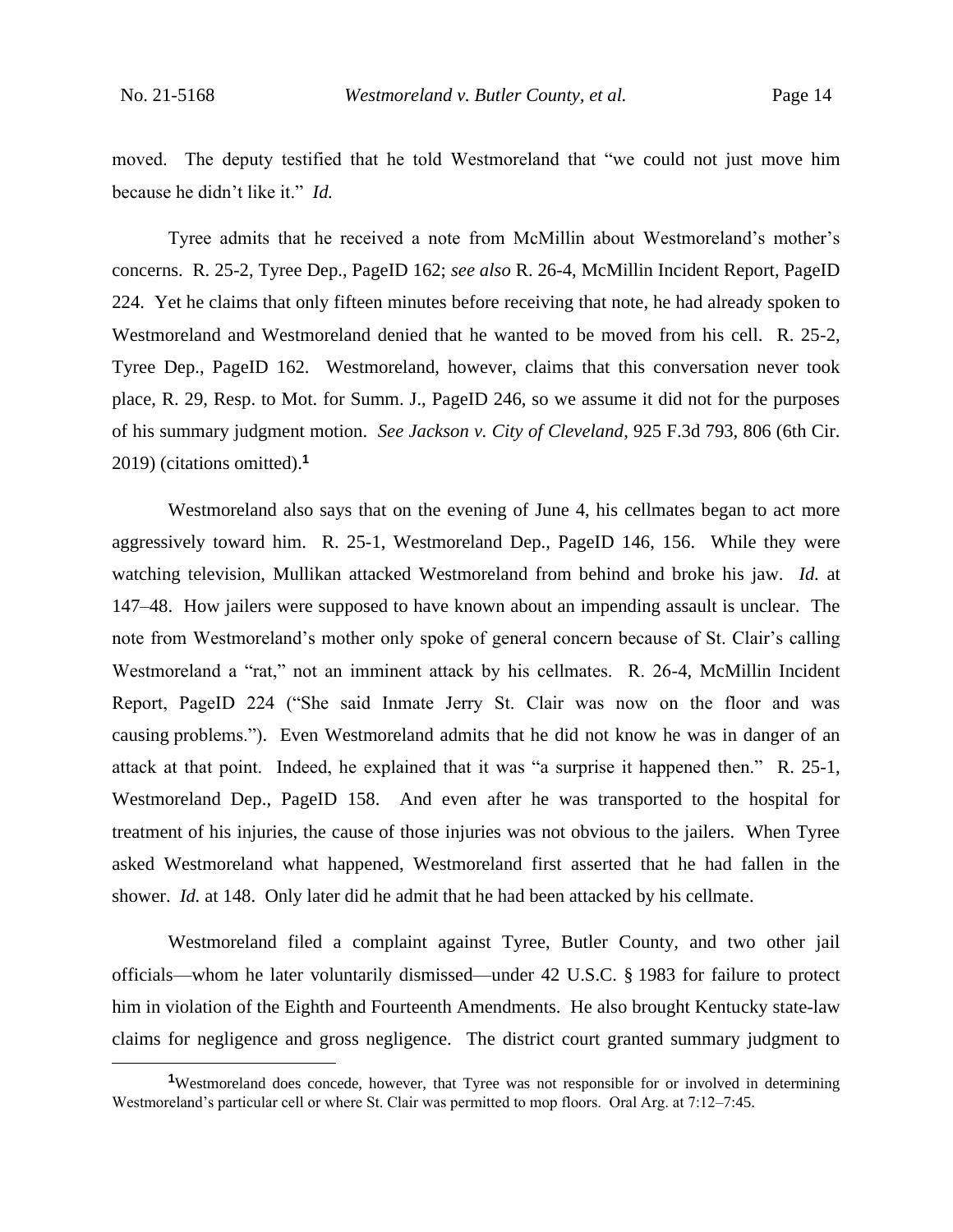Tyree and Butler County, the remaining defendants, holding that because Westmoreland had failed to show that Tyree knew of a substantial risk of harm, he had not violated the Constitution. It also declined to exercise its discretionary pendent jurisdiction over his state-law claims. Westmoreland timely appealed.

II.

Despite the district court's thoughtful application of existing precedent to correctly reject Westmoreland's claims, the majority now vacates that decision with a novel multi-factor test that it imports from the Ninth Circuit. Maj. Op. at 9–11 (citing *Castro v. County of L.A.*, 833 F.3d 1060, 1071 (9th Cir. 2016) (en banc), *cert. denied*, 137 S. Ct. 831 (2017)). Its admittedly "new standard" diverges from settled precedent as established by both the Supreme Court and this circuit. To illustrate that divergence, I begin by discussing the first principles underlying Westmoreland's claim.

Because Westmoreland is a pretrial detainee, rather than a convicted prisoner, his claim arises under the Fourteenth Amendment rather than the Eighth. Yet a review of the relevant precedents concerning the Eighth Amendment—which have long informed the principles governing detainee claims under the Fourteenth—provides crucial context.

The Eighth Amendment's prohibition against the infliction of "cruel and unusual punishments," U.S. Const. amend. VIII, has been read to require the government to provide reasonable safety to those in its care. *See DeShaney v. Winnebago Cnty. Dep't of Soc. Servs.*, 489 U.S. 189, 200 (1989) (citing *Estelle v. Gamble*, 429 U.S. 97, 103–04 (1976)). In *Farmer v. Brennan*, the Supreme Court articulated a two-pronged test for determining when a prison official violates the Eighth Amendment by failing to protect an inmate. 511 U.S. 825, 834 (1994). First, the failure to prevent harm must be "sufficiently serious"; in other words, the condition must pose a "substantial risk of serious harm." *Id.* (citations omitted). This requirement has been called the "objective" prong of the test. The second requirement, known as the "subjective" or "deliberate-indifference" prong, requires that the prison official have a "state of mind" that is "'deliberately indifferent' to the inmate's health or safety." *Id.* (cleaned up). Rejecting an invitation to adopt a solely objective test, the Supreme Court made clear that the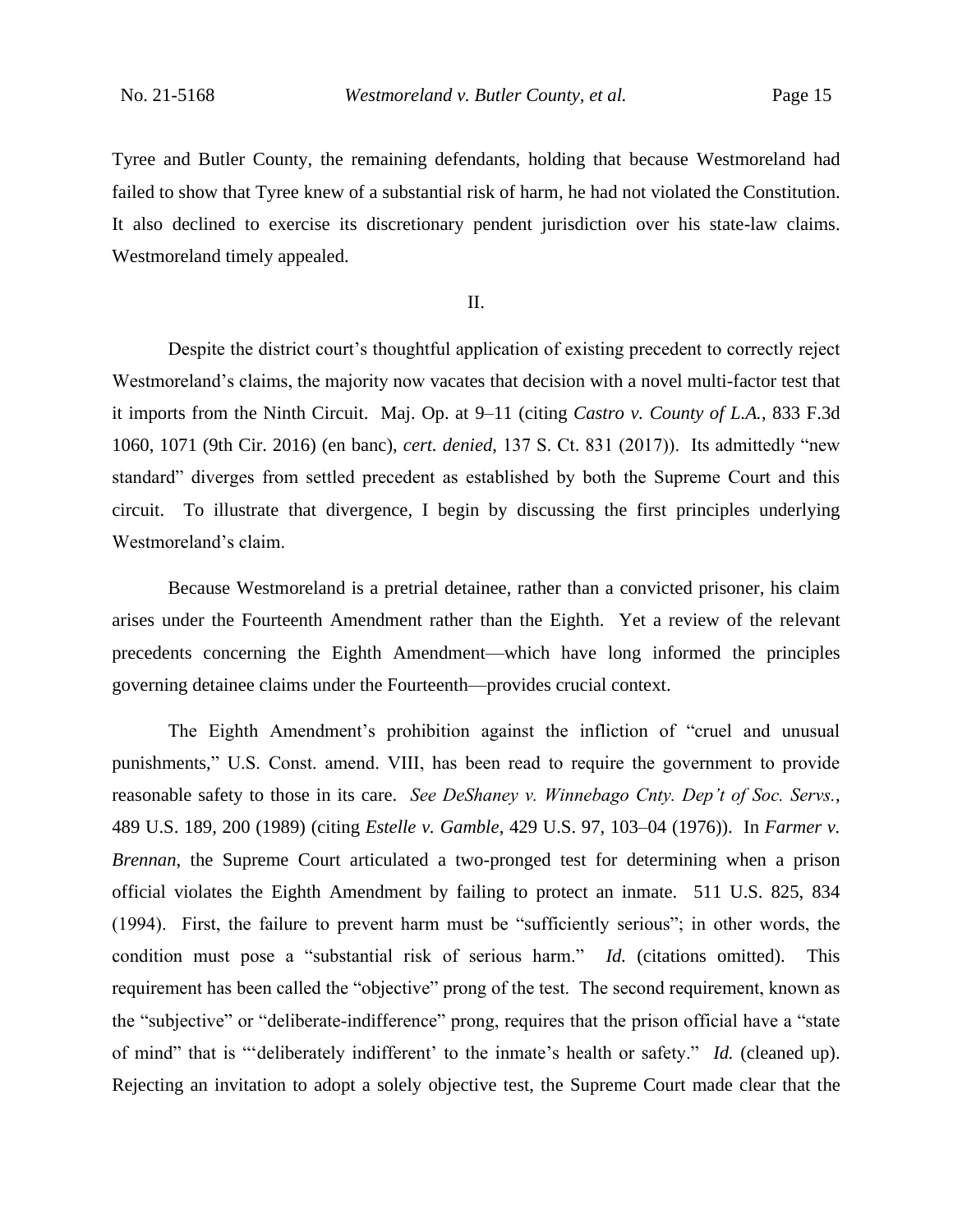deliberate-indifference prong requires proof that the official "knows of and disregards an excessive risk to inmate health or safety." *Id.* at 837. In other words, "the official must both be aware of facts from which the inference could be drawn that a substantial risk of serious harm exists, and *he must also draw the inference*." *Id.* (emphasis added).

This two-pronged test from *Farmer*, and the duty to protect from harm, were later extended to the pretrial-detainee context. *See DeShaney*, 489 U.S. at 200 (applying the Fourteenth Amendment's prohibition against the "depriv[ation of] any person of life, liberty, or property, without due process of law," U.S. Const. amend. XIV, in the pretrial-detainee context (citing *Youngberg v. Romeo*, 457 U.S. 307, 315–16 (1982))); *see also Beck v. Hamblen County*, 969 F.3d 592, 600–01 (6th Cir. 2020) ("[We] have previously held that *Farmer*'s test for a prisoner's claim under the Eighth Amendment applies 'with equal force' to a pretrial detainee's substantive-due-process claim under the Fourteenth Amendment." (quoting *Richko v. Wayne County*, 819 F.3d 907, 915 (6th Cir. 2016))). Thus, longstanding Sixth Circuit precedent barred a pretrial detainee's recovery against a jailer unless he could show that the jailer subjectively understood the potential for harm.

Then, in *Kingsley*, the Supreme Court modified the subjective prong of the two-part test for excessive-force claims brought by pretrial detainees under the Fourteenth Amendment. *Kingsley*, 576 U.S. at 400. The *Kingsley* Court explained that the issue before it was whether, "to prove an excessive force claim [under the Fourteenth Amendment], a pretrial detainee must show that the officers were *subjectively* aware that their use of force was unreasonable, or only that the officers' use of that force was *objectively* unreasonable." *Id.* at 392 (emphasis added). It outlined two state-of-mind inquiries—the first inquiry is into the official's "state of mind with respect to the bringing about of certain physical consequences in the world," and the second inquiry is into the official's "state of mind with respect to whether his use of force was 'excessive.'" *Id.* at 395. The Supreme Court explained that "pretrial detainees (unlike convicted prisoners) cannot be punished at all, much less 'maliciously and sadistically,'" so a subjective standard would be inappropriate in response to the second state-of-mind inquiry. *Id.* at 401 (citations omitted). But while it explained that the *degree* of force must be viewed objectively,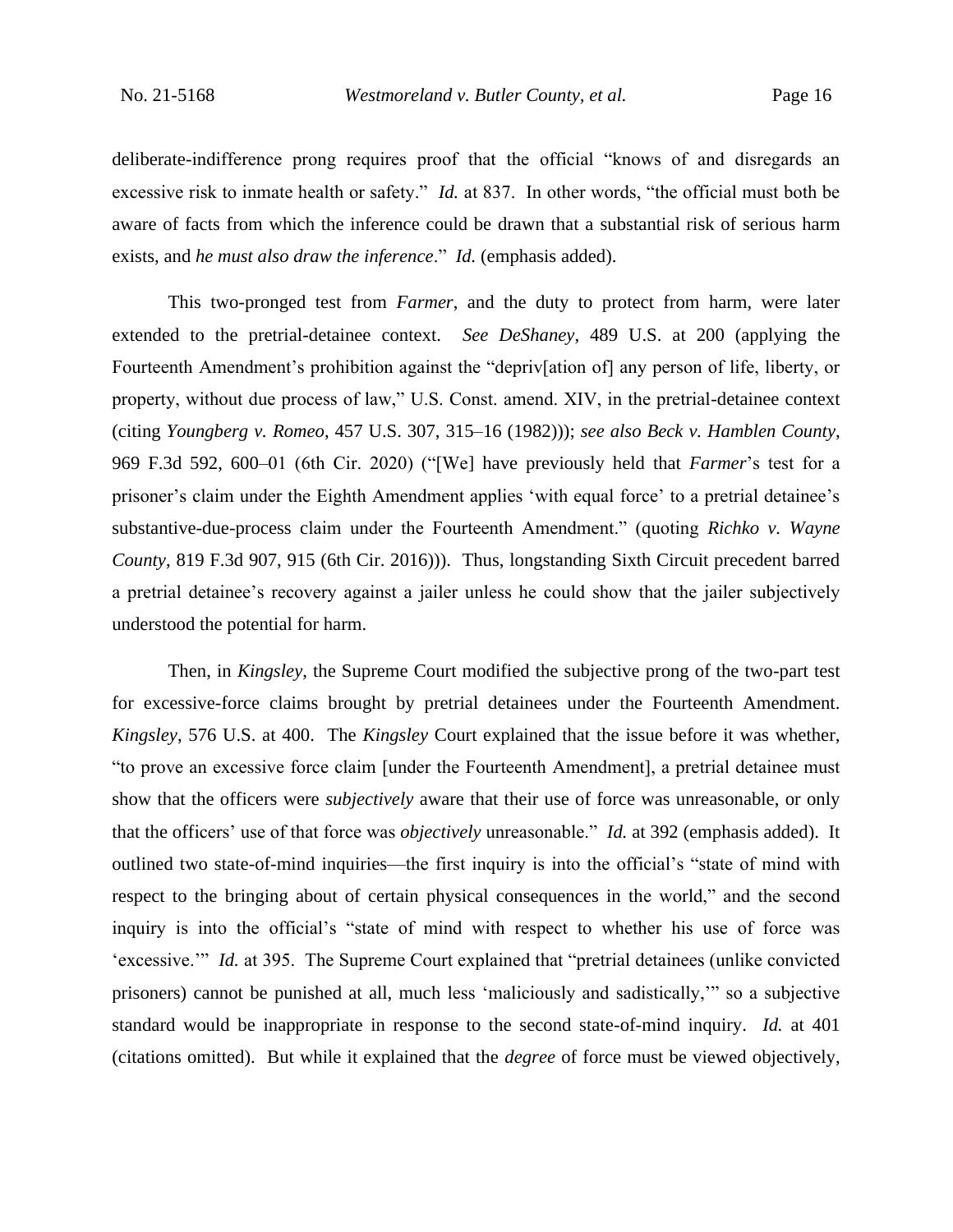the force itself must still be the result of an "intentional and knowing *act*[.]" *Id.* (emphasis added).

Our circuit recently extended *Kingsley* to modify the subjective prong of the *Farmer* test in the medical-needs context. *See Brawner v. Scott County*, 14 F.4th 585, 596 (6th Cir. 2021); *see also Greene v. Crawford County*, 22 F.4th 593, 607 (6th Cir. 2022); *Britt v. Hamilton County*, No. 21-3424, 2022 WL 405847, at \*3 (6th Cir. Feb. 10, 2022); *Hyman v. Lewis*, No. 21- 2607, --- F.4th ---, 2022 WL 682543, at \*2–3 (6th Cir. Mar. 8, 2022). In *Brawner*, the majority posited that "*Kingsley* requires modification of the subjective prong of the deliberateindifference test for pretrial detainees." *Brawner*, 14 F.4th at 596. It concluded that what "is required [for a pretrial detainee] to establish deliberate indifference" is that the official "acted deliberately (not accidentally), but also recklessly 'in the face of an unjustifiably high risk of harm that is either known or so obvious that it *should be known*.'" *Id.* (emphasis added) (quoting *Farmer*, 511 U.S. at 836); *see also Greene*, 22 F.4th at 606 ("*Brawner* modified the second prong of the deliberate indifference test applied to pretrial detainees to require only recklessness[.]").

The standard for evaluating medical-needs claims as announced in *Brawner* should now be considered binding precedent. However, I fear that *Brawner*, as applied by the majority opinion, will compound the conflict in our Fourteenth Amendment jurisprudence. The majority opinion apparently views *Brawner*, using a civil-law recklessness standard, as permitting a path to recovery that is wholly objective, i.e., not contingent on a finding that an official was subjectively aware of some asserted risk. Maj. Op. at 8–11; *cf. Brawner*, 14 F.4th at 584 (quoting *Estelle*, 429 U.S. at 836–37 (defining civil-law recklessness)).**<sup>2</sup>** But this interpretation is inconsistent with *Farmer* and our longstanding adoption of the *Farmer* test for pretrial detainees' failure-to-protect claims. *See Farmer*, 511 U.S. at 837–38 (rejecting a wholly objective test); *see also Barnes v. Ahlman*, 140 S. Ct. 2620, 2622 (2020) (Sotomayor, J.,

**<sup>2</sup>***Brawner*'s modification of case law has already provoked confusion within our circuit. *See Britt*, 2022 WL 405847 at \*6 ("The dissentl claims that we have 'misapplie<sup>[d]</sup> the applicable law' by failing to apply the *Brawner* recklessness standard . . . [b]ut from beginning to end, we have applied the recklessness test for determining the existence of deliberate indifference."); *see also id.* at \*7 (Clay, J., dissenting) ("While the majority concedes that Plaintiff's deliberate indifference claims require us to apply an objective test, it nevertheless compares Defendants' actions, and inactions, to prior cases where we applied a subjective test.").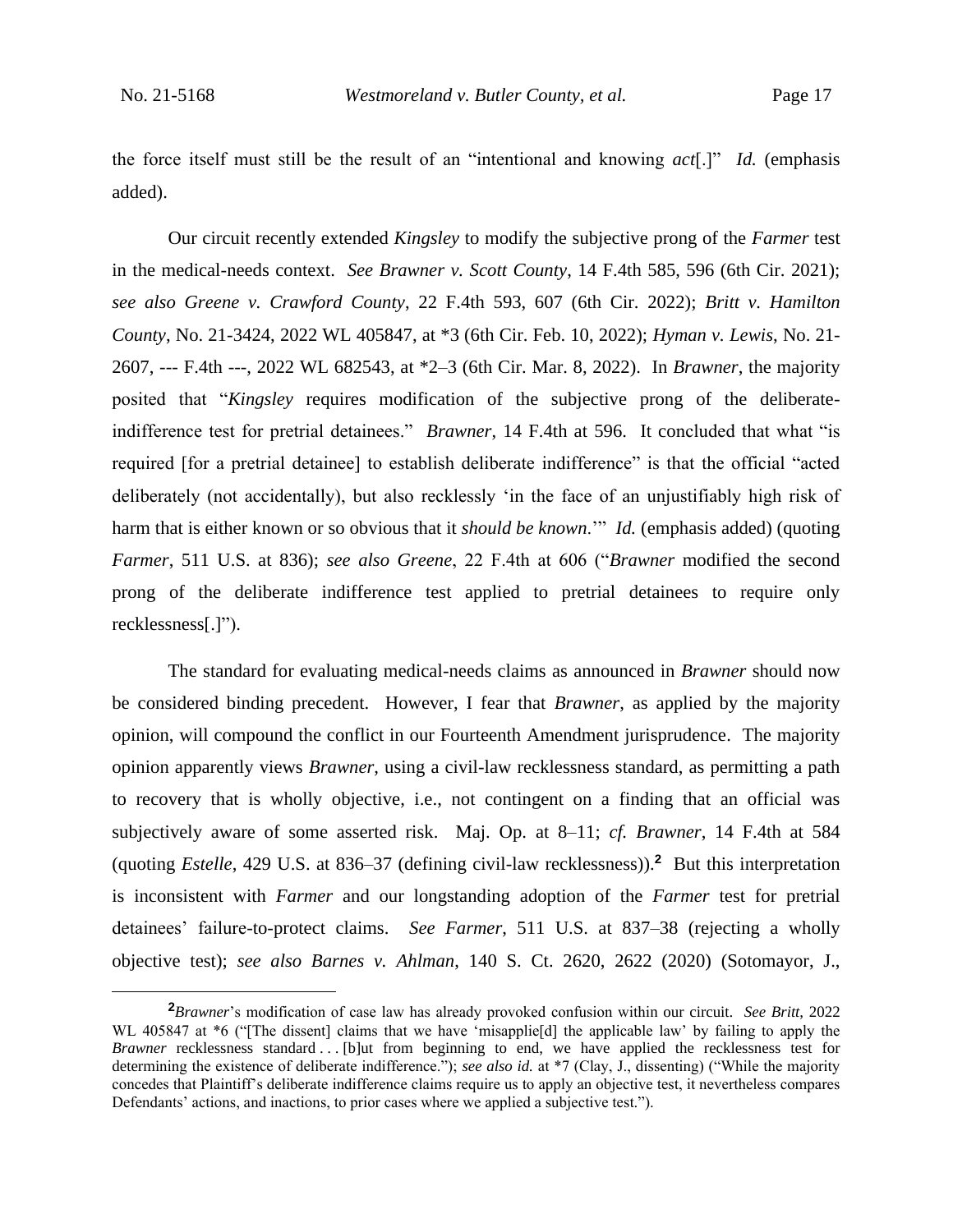dissenting from the grant of stay) (labeling the *Farmer* test "well-established law" for pretrial detainees' failure-to-protect claims). And as a prudential matter, even assuming *Farmer* does not control here, it is unclear to me how the majority opinion's application of *Brawner* differs from a mere negligence standard. *Compare* Restatement (Third) of Torts: Phys. & Emot. Harm § 3 (2010) (defining "negligence" as when a "person does not exercise reasonable care under all the circumstances" and explaining that "reasonable care" is "conduct that avoids creating an 'unreasonable risk of harm'"), *with Brawner*, 14 F.4th at 598 (applying the new test and concluding that "[the official] recklessly failed to act reasonably to mitigate the risk that the serious medical need posed to [the detainee]"), *and Britt*, 2022 WL 405847 at \*3 (describing the relevant inquiry as "whether the defendants acted recklessly in response to a danger, 'even though a reasonable official' in their position would have known about an 'excessive risk'" (citations omitted)). But "liability for *negligently* inflicted harm," as the Supreme Court has explained, "is categorically beneath the threshold of constitutional due process." *Kingsley*, 576 U.S. at 396 (quoting *County of Sacramento v. Lewis*, 523 U.S. 833, 849 (1998) (emphasis added)).

True, the *Brawner* test may not facially look like a mere negligence standard because it requires an "excessive risk." But this hedging makes little difference in practice. Jails are inherently risky places to be. *See, e.g.*, Dep't of Justice, Office of the Inspector General, M. Horowitz, Top Management and Performance Challenges Facing the Department of Justice— 2021 (2021). The background risk at a jail is elevated as compared to the risk present outside of it—the risk we may think of when arguing that objective recklessness is not a negligence standard. But in a jail, where the risk is already elevated, the standard collapses into de facto negligence. Pretrial detainees in *every* case will now argue that jailers "should have known" some harm would materialize.

Setting aside those concerns for now, though, this case does not present immediately analogous circumstances to those in *Brawner*, which involved a medical-needs claim. Here, a failure-to-protect claim is at issue. There is no compelling reason why the former must govern the latter. As Westmoreland's counsel conceded at oral argument, a medical-needs claim "differs from [] an excessive-force and failure-to-protect claim." Oral Arg. at 1:28–1:39.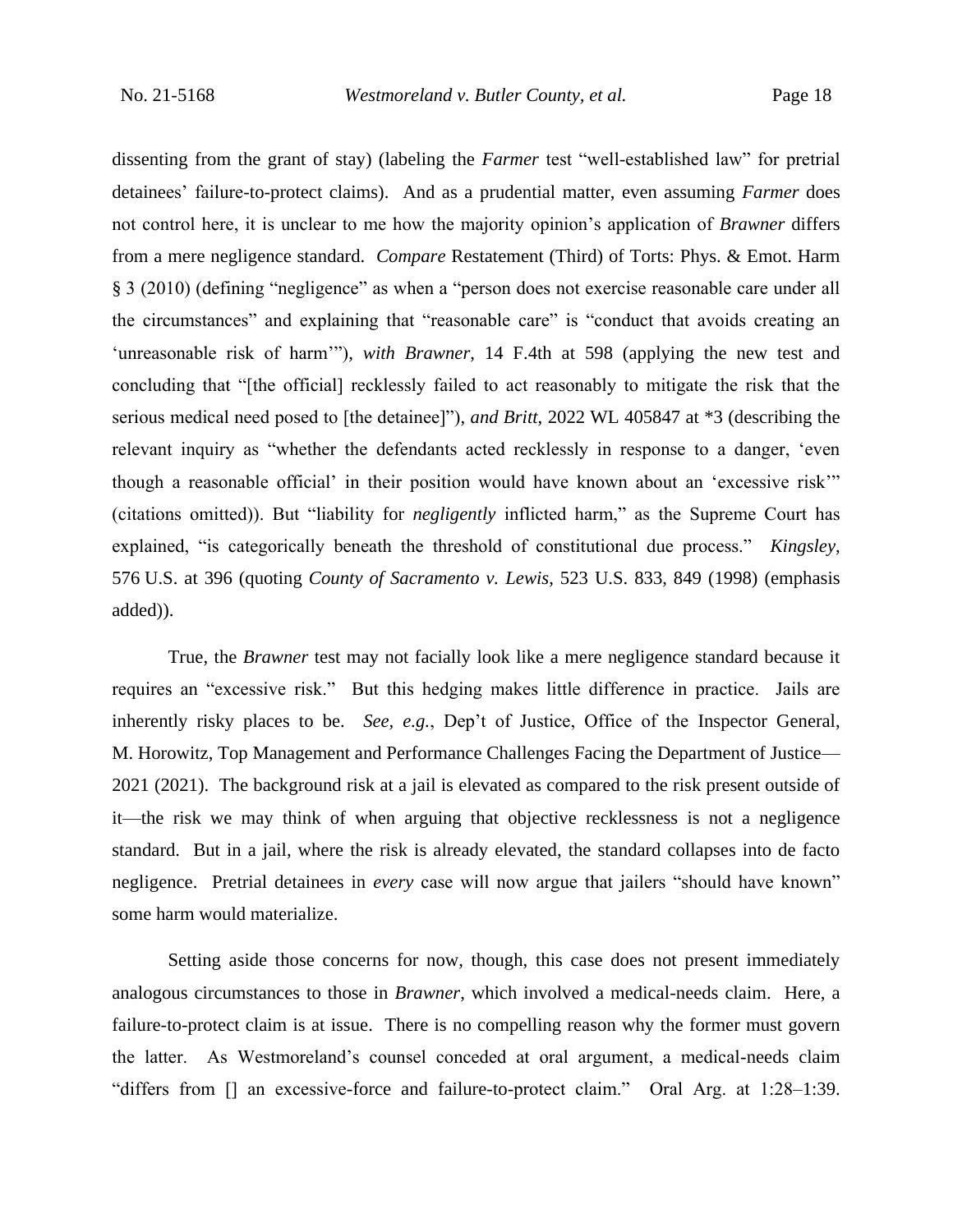No Supreme Court precedent—certainly not *Kingsley* itself—authorizes reimagination of our failure-to-protect analysis. And we have never applied *Kingsley* outside of the medical-needs context. So, *Brawner* does not govern here.

III.

*Brawner* does not compel us to ignore binding precedents for a type of claim—failure-toprotect—that was not at issue in *Brawner*. The discussion below first explains why the majority's new test is not mandated by Supreme Court precedent. The discussion then describes why the new test is unworkable and logically inconsistent.

A. Problems Arising from the Majority's Application of *Kingsley* to a Failure-to-Protect Claim

The Supreme Court has not, through *Kingsley* or otherwise, overruled *Farmer* or overruled the subjective component of the deliberate-indifference test for failure-to-protect claims. *See, e.g.*, Maj. Op. at 6–7. And in *Kingsley*, the Court made clear that its "view that an objective standard is appropriate in the context of *excessive force claims* brought by pretrial detainees pursuant to the Fourteenth Amendment" does not address the standard for other claims brought under that provision. *Kingsley*, 576 U.S. at 402 (emphasis added). In particular, the *Kingsley* Court stated that its holding was that courts must use an objective standard for determining if "the force deliberately used is . . . excessive." *Id.* at 396 (cleaned up). And it has stated that we must distinguish excessive-force claims from other types of claims, specifically with respect to requirements for proof. *See Porter v. Nussle*, 534 U.S. 516, 523 (2002).

The Supreme Court also was clear that liability of an official under *Kingsley* is limited to only those situations involving "an intentional and knowing *act*." *Kingsley*, 576 U.S. at 400 (emphasis added); *see also Brawner v. Scott County*, 18 F.4th 551, 555 (6th Cir. 2021) (mem.) (Readler, J., dissenting from the denial of rehearing en banc) (explaining that "deliberate" is defined as "[d]one with or marked by full consciousness of the nature and effects" (citation omitted)). So, as a purely common-sense matter, it is not clear how *Kingsley*—a case involving an *action*—necessarily applies to cases involving *inaction*. *See id.* at 551–57 (Readler, J.,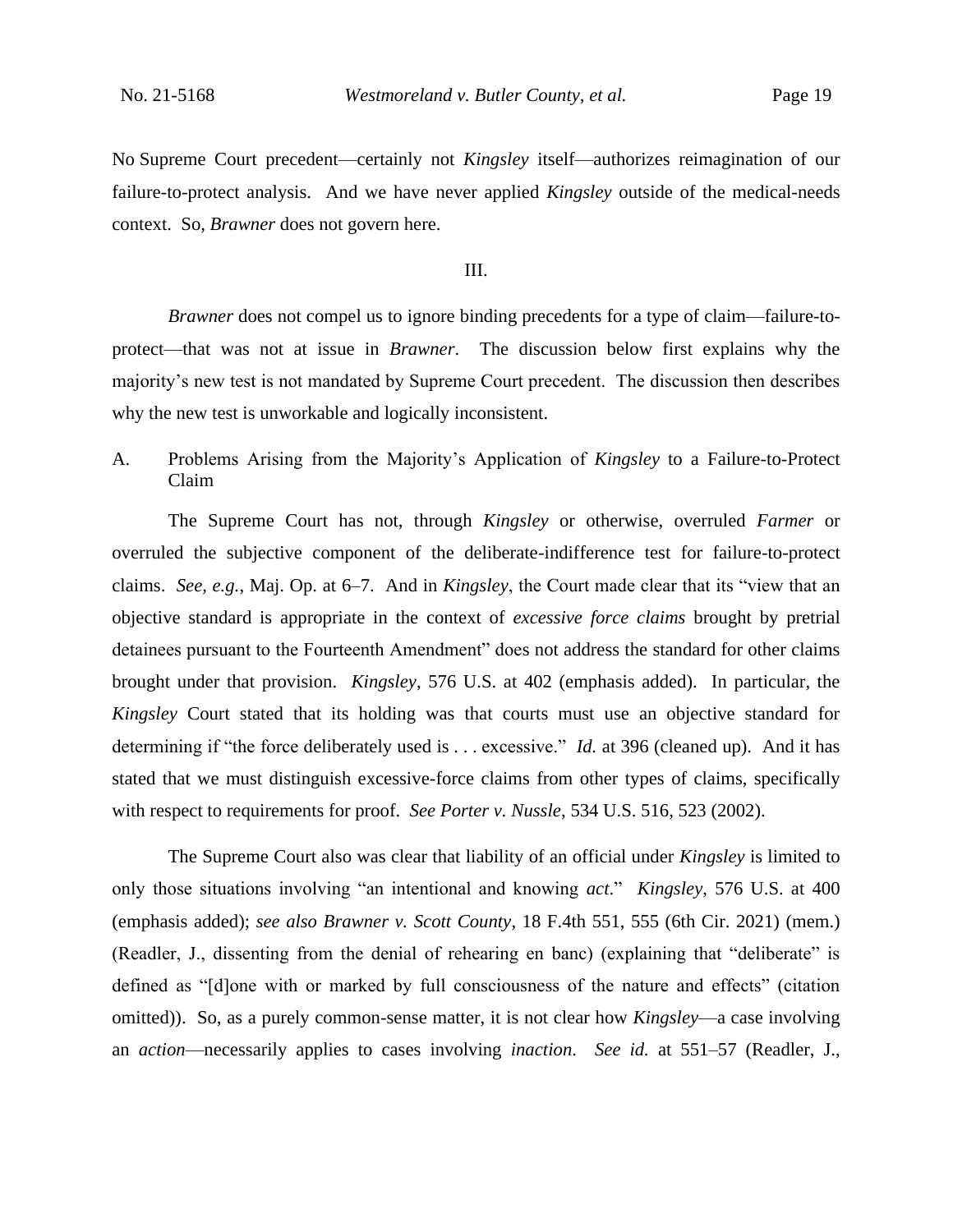dissenting from denial of rehearing en banc); *see also Brawner*, 14 F.4th at 607–08 (Readler, J., concurring in part and dissenting in part).

It is true that the *Brawner* majority did apply *Kingsley* in the medical-needs context, which could involve alleged governmental inaction. But I would not extend *Kingsley* further to apply to a failure-to-protect claim in the absence of a clear Supreme Court directive that we do so. *Agostini v. Felton*, 521 U.S. 203, 237 (1997); *Rodriguez de Quijas v. Shearson/Am. Exp.,*  Inc., 490 U.S. 477, 484 (1989) ("[We must] leav[e] to this [Supreme] Court the prerogative of overruling its own decisions."); *RLR Invs., LLC v. City of Pigeon Forge*, 4 F.4th 380, 390 (6th Cir. 2021) ("In the Sixth Circuit, a three-judge panel may not overturn a prior decision unless a Supreme Court decision 'mandates modification' of our precedent." (citing *United States v. Moody*, 206 F.3d 609, 615 (6th Cir. 2000))). *Kingsley*, as applied in *Brawner*, should not be read to likewise modify the test for a failure-to-protect claim, which should still be governed by the *Farmer* test.

## B. Problems Arising from the Majority's Adoption of the Ninth Circuit's *Castro* Test

In addition to my concerns noted above regarding the majority's failure to apply *Farmer*, there are other problems arising from the majority's adoption of a new, four-part test for failureto-protect claims under the Fourteenth Amendment. Maj. Op. at 9–11. Under this test, borrowed from the Ninth Circuit in *Castro*, a plaintiff must show four elements to prevail on a failure-toprotect claim:

- (1) The defendant made an intentional decision with respect to the conditions under which the plaintiff was confined;
- (2) Those conditions put the plaintiff at substantial risk of suffering serious harm;
- (3) The defendant did not take reasonable available measures to abate that risk, even though a reasonable officer in the circumstances would have appreciated the high degree of risk involved—making the consequences of the defendant's conduct obvious; and
- (4) By not taking such measures, the defendant caused the plaintiff's injuries.

Maj. Op. at 9 (quoting *Castro*, 833 F.3d at 1071). The majority attempts to clarify its test by stating that it "hold[s]" that a plaintiff must show that "a defendant officer [] act[ed]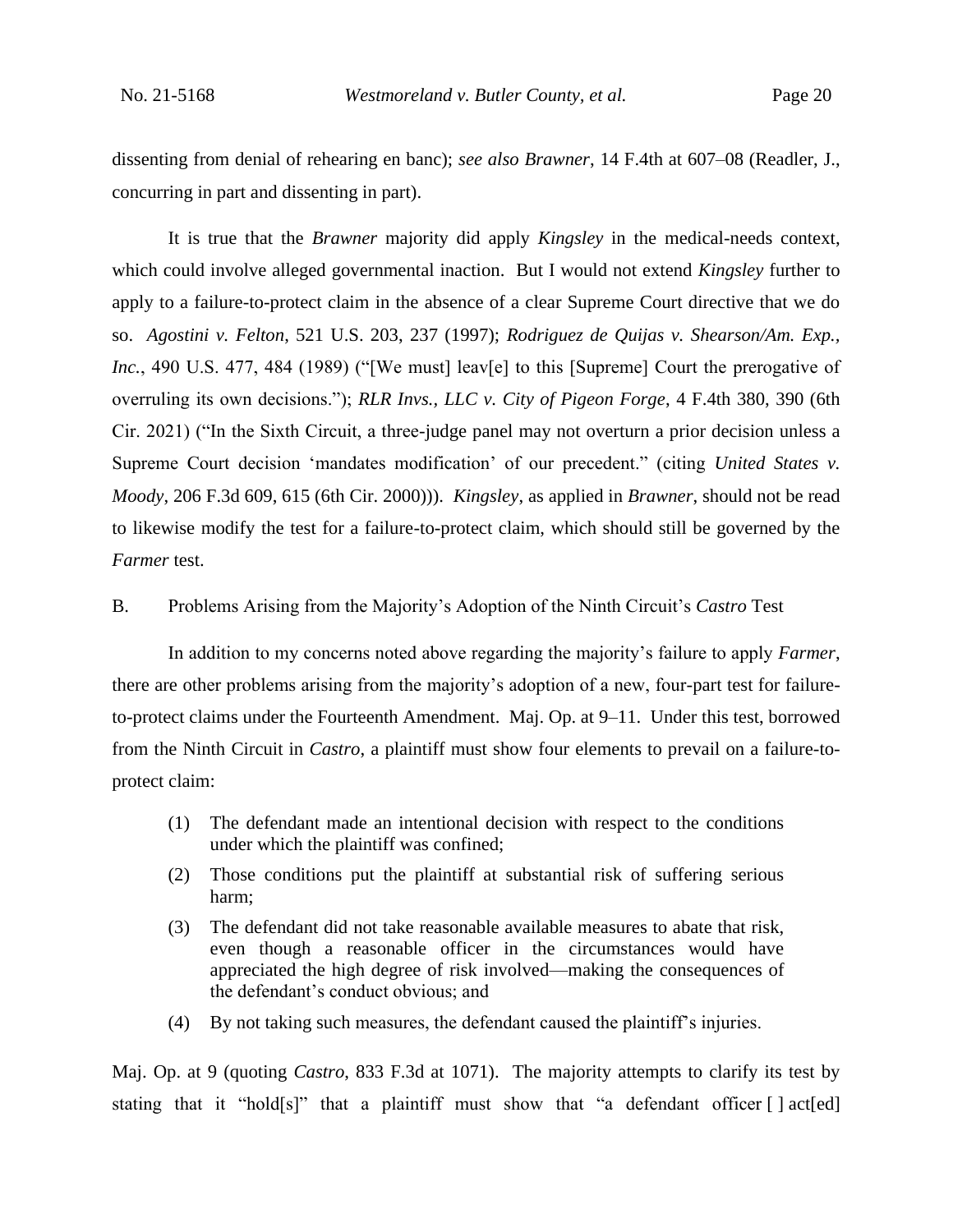intentionally in a manner that puts the plaintiff at substantial risk of harm, without taking reasonable steps to abate that risk, and by failing to do so actually cause[d] the plaintiff's injuries." *Id.* at 10.

According to the majority, only element 3 introduces something new by reflecting *Kingsley*'s modification of the subjective component of the *Farmer* test. *See Kingsley*, 576 U.S. at 396. The majority also states that elements 1, 2, and 4 are not new but simply track the objective prong of the *Farmer* test, the component not modified by *Kingsley*. *See* Maj. Op. at 9 ("The first, second, and fourth elements of this test match the objective prong of the failure-toprotect claim." (citing *Farmer*, 511 U.S. at 834)); *but see Farmer*, 511 U.S. at 834 ("Our cases have held that a prison official violates the Eighth Amendment *only when two requirements are met*." (emphasis added)).

In fact, only element 2 tracks the objective component of the *Farmer* test. *See Farmer*, 511 U.S. at 834 (noting that the objective component requires a pretrial detainee to "show that he is [detained] under conditions posing a substantial risk of serious harm"); *see also Montgomery v. Ferentino*, No. 20-3114, 2021 WL 3204843, \*2 (6th Cir. Feb. 24, 2021) ("To establish a constitutional violation based on a failure to protect, an inmate must establish that: (1) 'the failure to protect from risk of harm is objectively 'sufficiently serious''; and (2) 'prison officials acted with 'deliberate indifference' to inmate health or safety.'" (quoting *Bishop v. Hackel*, 636 F.3d 757, 766 (6th Cir. 2011) (quoting *Famer*, 511 U.S. at 833–34))). Elements 1 and 4 are wholly new additions to the objective component of the *Farmer* test, and it is not clear what their purposes are, or how they are to be satisfied, for a claim alleging failure to act.

It does not logically follow, as the majority argues, that *Kingsley*, through *Brawner*, requires us to modify the subjective *and* objective components of the *Farmer* test. *See, e.g.*, *Britt*, 2022 WL 405847 at \*6 ("That we have relied on pre-*Brawner* cases for other aspects of the deliberate-indifference inquiry is hardly unusual. What would be unusual would be to assume that *Brawner* overruled all of these cases, even those that dealt with other issues and even those that relied on alternative grounds when they addressed the state-of-mind inquiry.").Even if the majority were correct that *Kingsley* and *Brawner* effect faithful application of those precedents for failure-to-protect claims, they would require that we keep the objective prong of the *Farmer*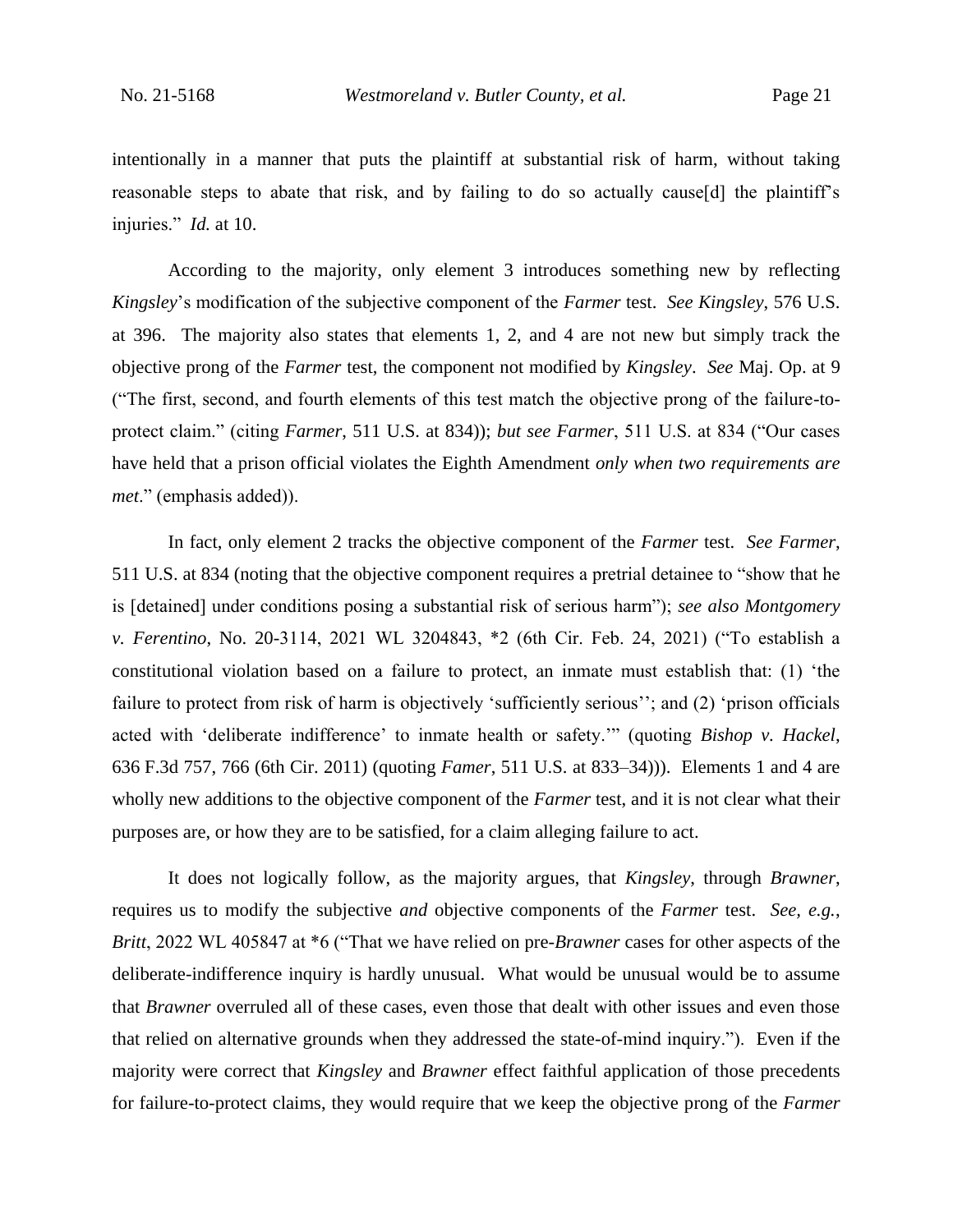standard untouched and only modify the subjective prong—not import wholesale a novel test that modifies both. *See Wright v. Spaulding*, 939 F.3d 695, 700 (6th Cir. 2019) ("[This circuit] follows the rule that the holding of a published panel opinion binds all later panels unless overruled or abrogated en banc or by the Supreme Court.").

Indeed, our circuit has never understood *Kingsley* to have modified the *objective* component of the test applied to pretrial detainees' claims. *See Greene*, 22 F.4th at 607 ("[A] plaintiff must 'present evidence from which a reasonable jury could find that (1) that [the detainee] had an objectively serious medical need; and (2) that [the defendant's] action (or lack of action) was intentional (not accidental) and she either (a) acted intentionally to ignore [the detainee's] serious medical need, or (b) recklessly failed to act reasonably to mitigate the risk the serious medical need posed to' the detainee." (citing *Brawner*, 14 F.4th at 597)); *see also Britt*, 2022 WL 405847 at \*3.

Furthermore, the majority's new test is not workable as applied to failure-to-protect claims.**<sup>3</sup>** It purports to implement *Kingsley*, but that case involved alleged *action*—that is, excessive force—not alleged *inaction*, which underlies a failure-to-protect claim. *See Castro*, 833 F.3d at 1068–69. When the affirmative act of excessive force is alleged, as the Supreme Court explained, it does not matter if the official intended to punish a detainee by his actions. The question is if "the force purposefully or knowingly used against him was objectively unreasonable." *Kingsley*, 576 U.S. at 397. In other words, we can infer punitive intent based on an affirmative act's relationship to a legitimate government objective. *See Farmer*, 511 U.S. at 837–38. But *inaction*—when an official *fails* to act—does not raise such an inference. If an official unknowingly fails to act, even if the failure is objectively unreasonable, the official does not violate the Fourteenth Amendment. *Griffith v. Franklin County*, 975 F.3d 554, 571 (6th Cir. 2020) ("Whatever *Kingsley* requires, it is more than negligence." (quoting *Martin v. Warren County*, 799 F. App'x 329, 338 n.4 (6th Cir. 2020))); *see also Lewis*, 523 U.S. at 848

**<sup>3</sup>**Perhaps because of these issues, the Ninth Circuit has since limited its sweeping use of an objective standard when applied to other failure-to-protect contexts. *See, e.g.*, *Herrera v. L.A. Unified Sch. Dist.*, 18 F.4th 1156, 1161 (9th Cir. 2021).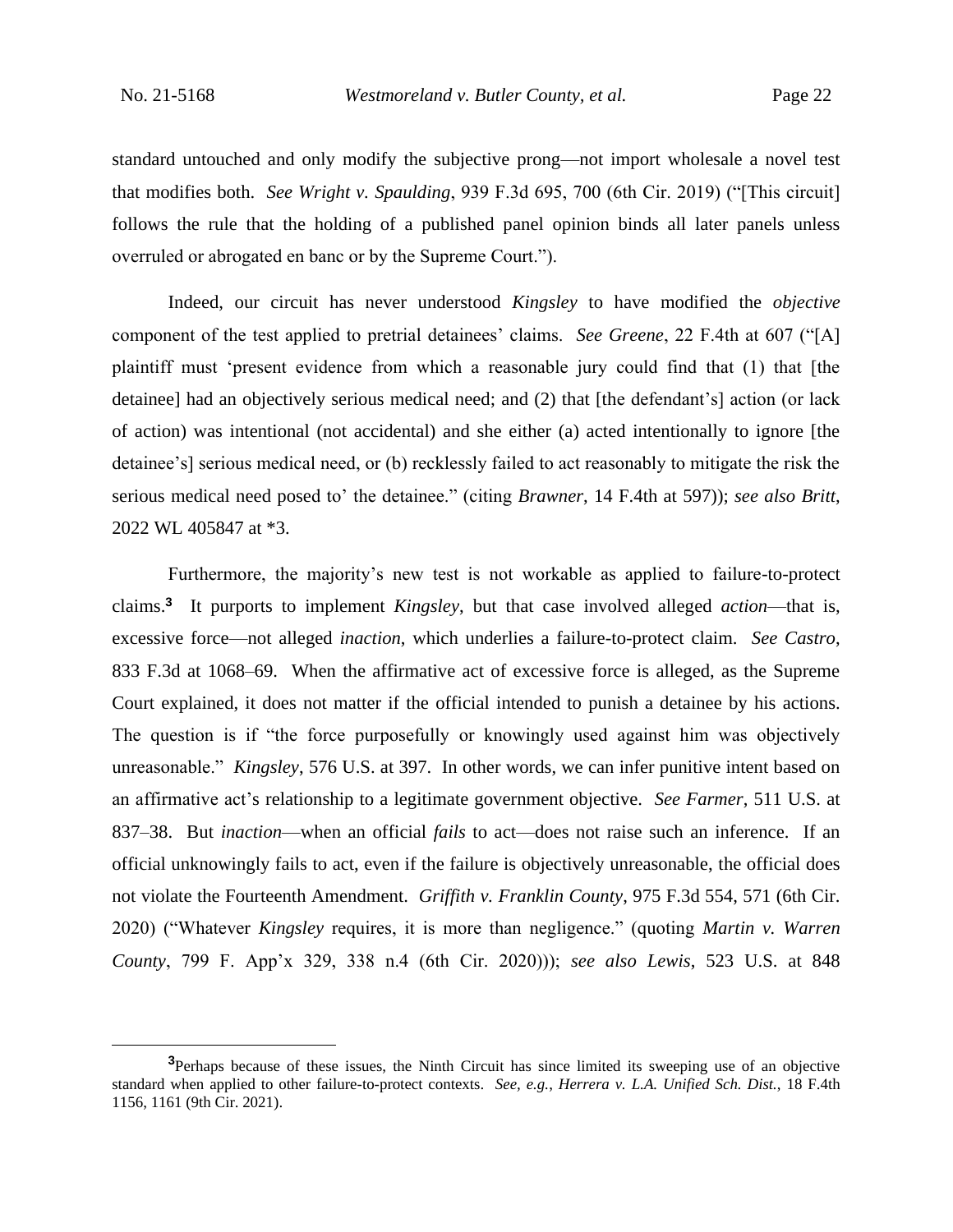("The Fourteenth Amendment is not a font of tort law to be superimposed upon whatever systems." (cleaned up)).

C. Logical Inconsistences and Ambiguities within the Majority's New Test

Even if we indulged the assumption that *Kingsley* and *Brawner* somehow authorize a reconfiguration of our failure-to-protect jurisprudence, the majority's particular method of doing so contains several deficiencies. The four-part test contains logical inconsistencies and ambiguities. And, not content with these issues, the majority compounds confusion by providing its own gloss on what this four-part test entails. I will address the majority's restatement of its four-part test first.

The majority says that it "hold[s]" that a plaintiff must show that "a defendant officer [ ] act[ed] intentionally in a manner that puts the plaintiff at substantial risk of harm, without taking reasonable steps to abate that risk, and by failing to do so actually cause[d] the plaintiff's injuries." Maj. Op. at 10. This sentence could be read two ways. It could be that the majority's clarification is actually the test the majority wants to adopt. If so, the majority erroneously believes that by using the words "we hold" it transforms its dicta into a holding. *See Freed v. Thomas*, 976 F.3d 729, 738 (6th Cir. 2020) ("[D]ictum is not converted into holding by forceful utterance or by preceding with the words 'We hold that . . . .'" (quoting Pierre N. Level, *Judging Under the Constitution: Dicta about Dicta*, 81 N.Y.U. L. Rev. 1249, 1257 (2006))). A "holding" is defined as "[a] court's determination of a matter of law pivotal to its decision." *Black's Law Dictionary* 849 (10th ed. 2014). The holding in the majority's opinion would be the test that it applies to reach its decision to vacate the district court's decision—the four-element test it adopted from *Castro*. *See* Maj. Op. at 10–11. The second way that the majority's sentence could be read is that it is a clarification of certain elements of its four-part test. But its gloss on elements 1 and 4 of the four-part test creates even more problems, as explained below.

Element 1 of the four-part test requires that "[t]he defendant made an *intentional* decision with respect to the *conditions* under which the plaintiff was confined." Maj. Op. at 9 (emphasis added); *see also id.* at 10. But it is unclear what the majority means by "intentional." On one hand, "intentional" could mean merely that the official's actions or inactions were not accidental.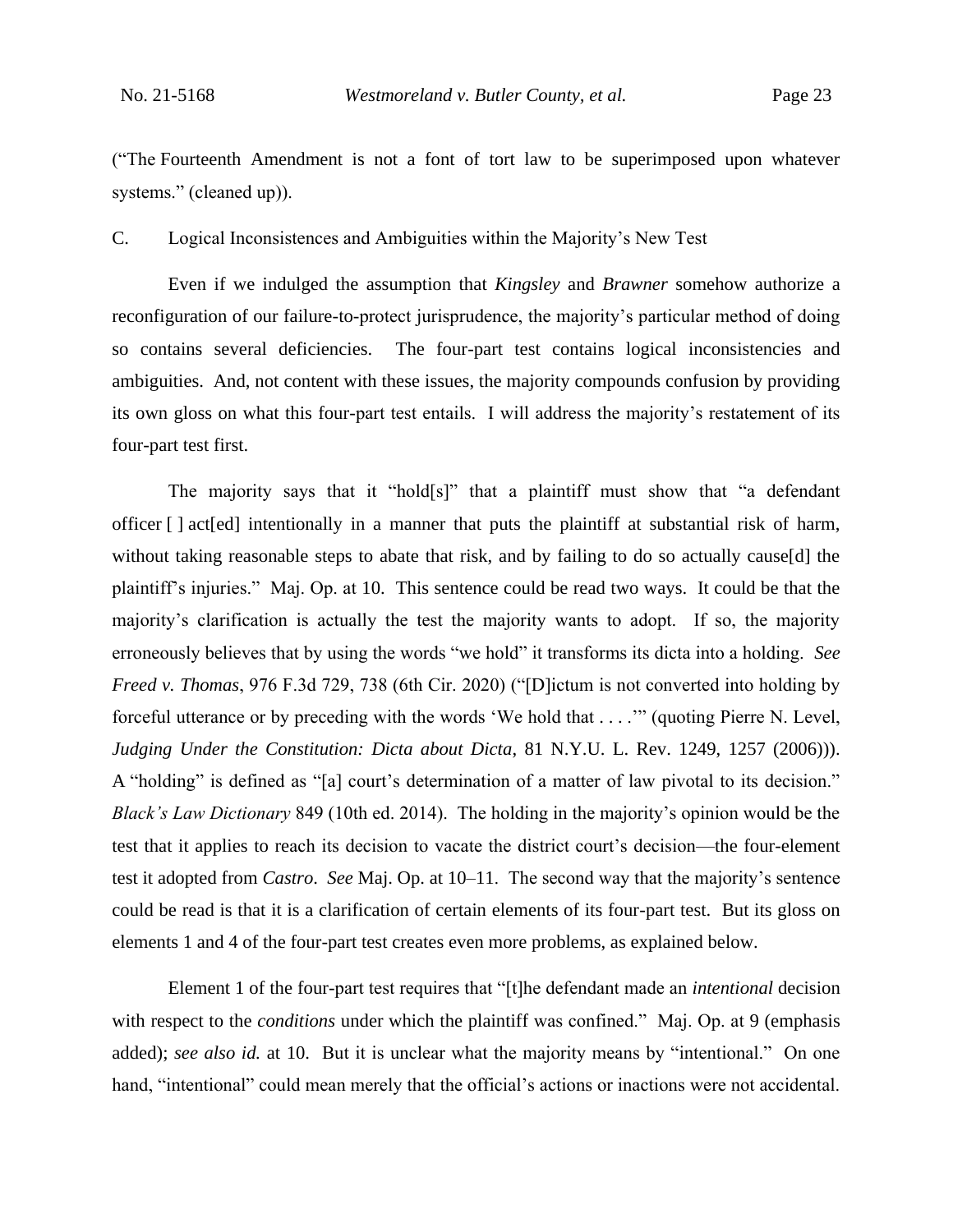*Brawner*, 14 F.4th at 597. But then it is unclear how this element is not superfluous given element 3. And accidental actions already did not meet the level of a constitutional violation pre-*Kingsley*. On the other hand, element 1 could exist to try to cabin liability to those actions or inactions that intentionally created the risky conditions under which the plaintiff was confined. This interpretation would require an analysis into the official's state of mind to determine if the official subjectively knew (to *intentionally* make a decision) of the risky conditions. But that, of course, would defeat the majority's nominal goal of permitting liability even when there is merely some risk of which an official "would have" known. *See Castro*, 833 F.3d at 1087 (Ikuta, J., dissenting) ("The majority apparently reinstates the deliberate indifference standard because it cannot explain how an official's failure to act could otherwise constitute an intentional decision. In other words, the majority has simply dressed up the *Farmer* test in *Kingsley* language for no apparent reason; it conflates the two standards only to end up where we started."). Elements 1 and 3's apparent conflict will no doubt engender confusion in any practical application.

In addition, it is not clear which "conditions" element 1 refers to. Is it that the jailer must have placed the detainee in that general condition, like a cell, or a more specialized inquiry—that the jailer placed the detainee in that *particular* cell or with that *particular* person or condition? *But see Farmer*, 511 U.S. at 843. This element also ignores the realities of jail management and operations. It is often not the case that the official that assigns a cell to a detainee is also the same individual responsible for the monitoring of that cell, the transferring of detainees to different cells, hearing detainees' grievances about their cell conditions, or other decisions that arise that affect a detainee's confinement conditions. *See, e.g.*, *Richko*, 819 F.3d at 917–21.

It cannot be the case that element 1 requires each inmate to receive constant attention and thus the micro-management of jails. *See Florence v. Bd. of Chosen Freeholders of Cnty. of Burlington*, 566 U.S. 318, 326 (2012) ("[A] regulation impinging on an inmate's constitutional rights must be upheld 'if it is reasonably related to legitimate penological interests.'" (quoting *Turner*, 482 U.S. at 89)); *see also* R. 25-4, McMillin Dep., PageID 178 (testifying that the floor deputies do checks in the Butler County Detention Center "at least every hour, and it could have been more frequent"); *see generally* R. 26-5, Inmate Check Sheet. Not only would this be an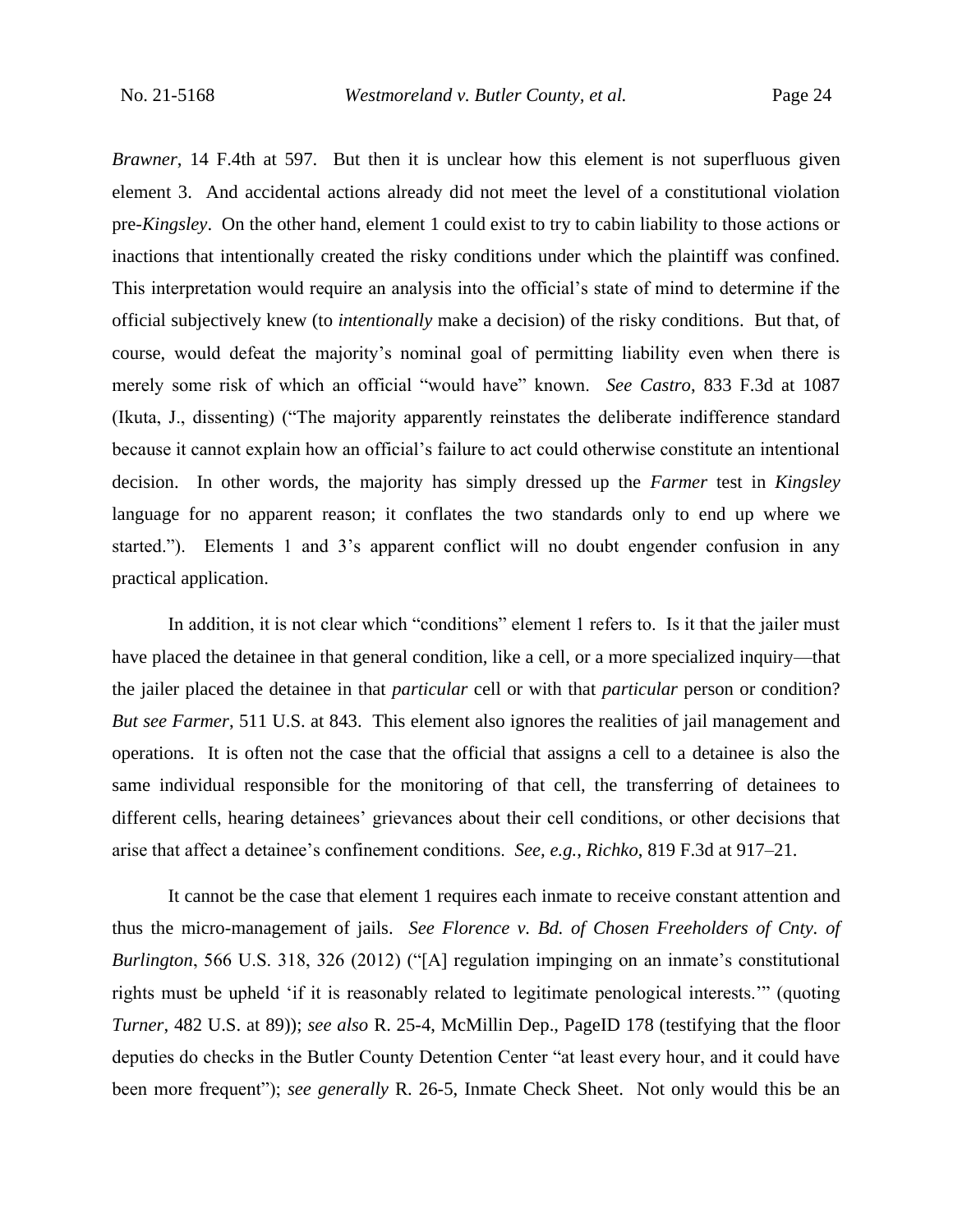inappropriate intrusion into jails, but it would also be impractical. *See Florence*, 566 U.S. at 326 ("[S]afety and order at these institutions requires the expertise of correctional officials, who must have substantial discretion to devise reasonable solutions to the problems they face."). After all, jails admit over eight million inmates a year. *See, e.g.*, Dep't of Justice, Bureau of Justice Statistics, T. Minton & Z. Zeng, Jail Inmates in 2020—Statistical Tables (2021).

As noted, the majority attempts to "clarify" element 1 by stating that what is required for a constitutional violation is that "a defendant officer [ ] act[ed] intentionally in a manner that puts the plaintiff at substantial risk of harm." Maj. Op. at 10. This clarification suffers from the same ambiguity as element 1. This restatement could be read to require merely more than accidental actions or, by contrast, could be read to necessitate a full subjective analysis. *See supra* pp. 23– 24. And, regardless, this restatement is in conflict with element 1. Instead of requiring an intentional decision with respect to the pretrial detainee's conditions, this restatement requires an intentional *manner* that puts the detainee at risk. As the majority does not apply this restatement to the facts in reaching its decision, it does not further explain what this means.

Element 3 of the majority's four-part test is also logically inconsistent. Similar to the *Brawner* test, element 3 requires that "[t]he defendant did not take reasonable available measures to abate that risk, even though a reasonable officer in the circumstances would have appreciated the high degree of risk involved—making the consequences of the defendant's conduct obvious." Maj. Op. at 9; *see also id.* at 11. Yet as explained above, this element is not consistent with Supreme Court precedent and the precedent of our circuit. *See supra* pp. 19–20. And, like the *Brawner* majority, today's majority fails to explain how it has not simply instituted a de facto negligence standard under the color of "civil recklessness." *See supra* pp. 17–18.

Last, element 4 is a confusing addition. It facially omits a proximate causation requirement. *See* Maj. Op. at 9 ("By not taking such measures, the defendant caused the plaintiff's injuries."); *see also id.* at 11; *Burrage v. United State*s, 571 U.S. 204, 212 (2014) ("Where there is no textual or contextual indication to the contrary, courts regularly read phrases like 'results from' to require but-for causality."). But our precedent for § 1983 claims requires *proximate* causation—not merely cause-in-fact. *See Marvaso v. Sanchez*, 971 F.3d 599, 606–07 (6th Cir. 2020) (stating that a plaintiff must establish proximate causation, which is a question of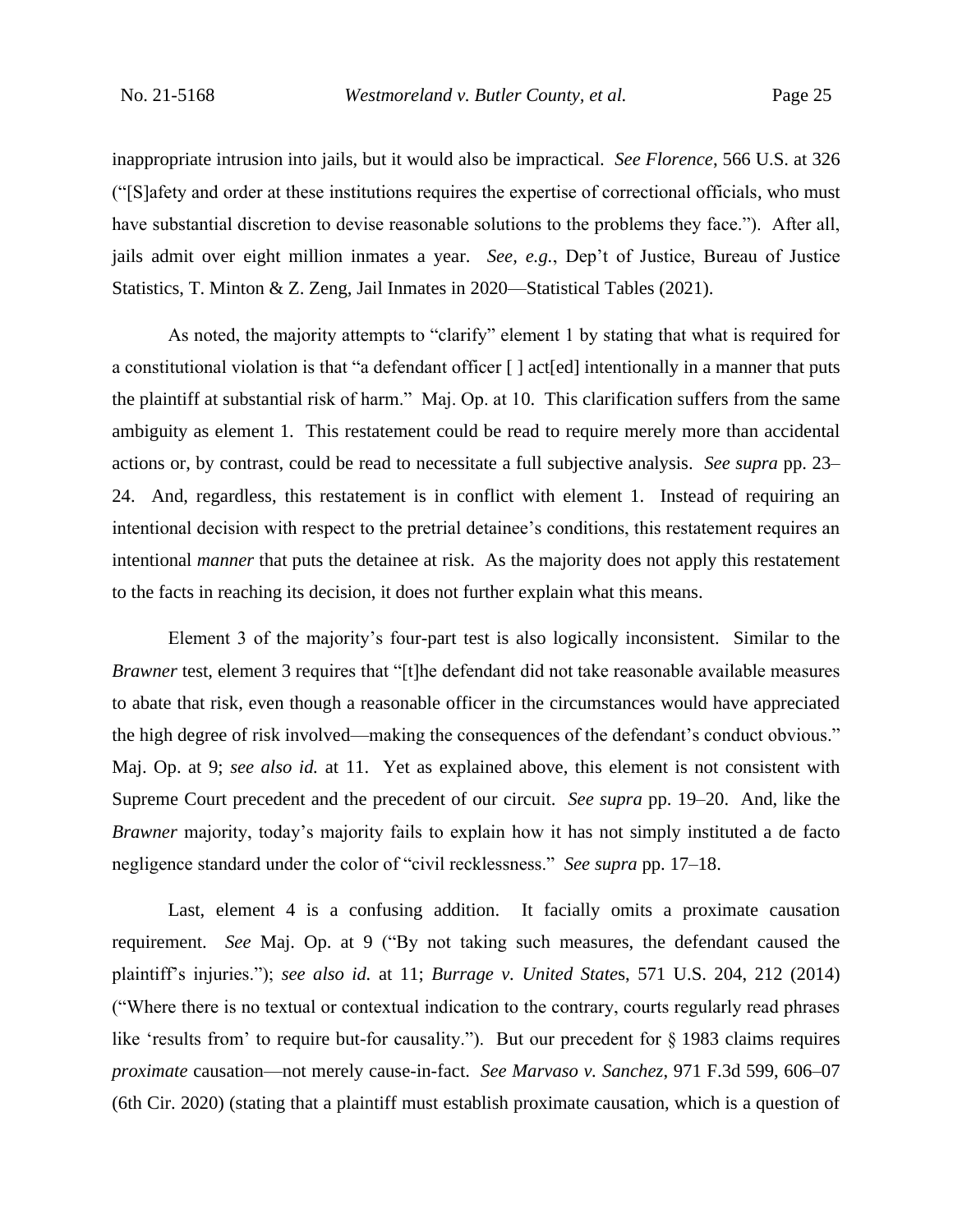foreseeability). So, unless the majority's reference to causation is actually a reference to *proximate* causation, it is unclear how the majority's test is consistent with basic principles of § 1983 jurisprudence.**<sup>4</sup>**

But even if the majority means proximate causation, the true scope of its test is still far from clear. The majority may mean that only a single official may be held liable for a failure-toprotect incident, since only that official's omission was *the* singular, proximate cause of the injury. That interpretation would make some sense, given that the *Castro* test was itself based on a *Kingsley*-inspired excessive-force instruction. *Cf. Castro*, 833 F.3d at 1060; *Kingsley*, 576 U.S. at 393–94. And in the context of some of our excessive-force and negligence analyses, we treat the official who inflicted the force as *the* proximate cause of the harm, even if some other official's omission was a cause-in-fact. *See, e.g.*, *Smith v. County of Lenawee*, 600 F.3d 686, 692 (6th Cir. 2010). By contrast, however, the majority may be silently codifying a much more expansive notion of proximate cause, in which multiple officials may *all* be held liable for their respective inaction. *See contra Cabaniss v. City of Riverside*, 231 F. App'x 407, 413 (6th Cir. 2007) ("Only Carlton may be liable for excessive force because he was the officer to administer the pepper spray and was assisted by no one else."). If the latter interpretation is true, it would underscore not only the sweeping nature of today's decision, but also its inconsistency with circuit precedent. Nothing about *Brawner*, and certainly nothing about *Kingsley*, authorizes modification of the usual causation standards to permit that scores of bystanding officials be held liable for their supposed omissions. And neither *Kingsley* nor *Brawner* purported to change our analyses with respect to the objective component of our tests.

Ducking the question of what the causation standard is under this four-part test, the majority then expands element 4, requiring that the defendant officer's failure "to do so *actually cause*[*d*] the plaintiff's injuries." Maj. Op. at 10. According to Black's Law Dictionary, "actual cause" is "but-for cause" or "cause-in-fact." *Black's Law Dictionary* 43, 265 (10th ed. 2014). If this reading of the majority's standard is accurate, it is inconsistent with our long-standing

**<sup>4</sup>**This is true even for medical-needs claims under the Fourteenth Amendment, where the pretrial detainee must show that the official was the proximate cause of the "substantial risk of harm," even if not the proximate cause of the ultimate injury or death. *See Blackmore v. Kalamazoo County*, 390 F.3d 890, 899–900 (6th Cir. 2004); *see also Est. of Owensby v. City of Cincinnati*, 414 F.3d 596, 604 (6th Cir. 2005).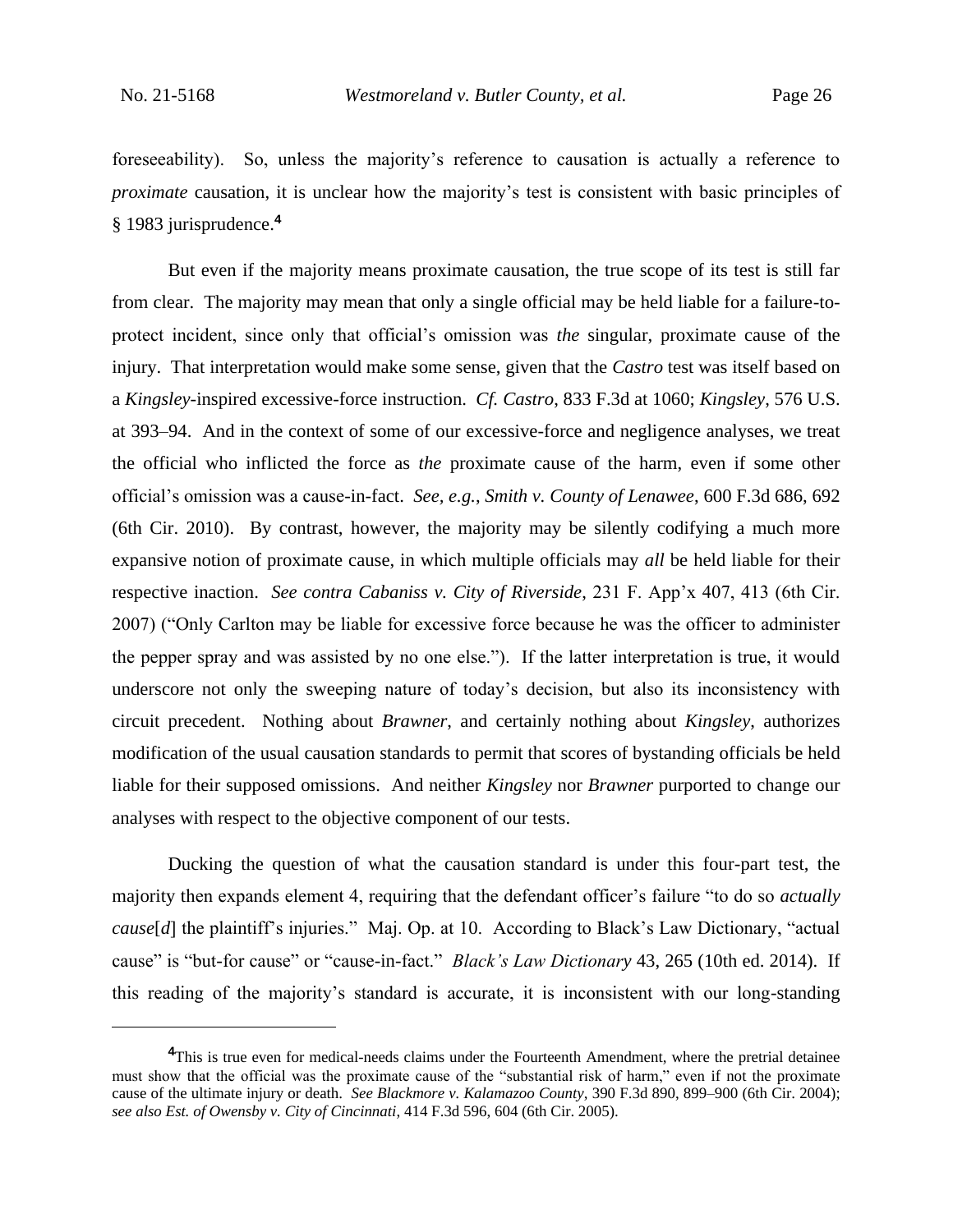§ 1983 jurisprudence. *See Marvaso*, 971 F.3d at 606–07. Whatever the standard is, it is highly unclear, and the majority does not attempt to explain what this standard is or how it would be applied. Maj. Op. at 11.

Notwithstanding these concerns, the majority claims that Westmoreland has established each of the four elements. *Id.* at 10–11. I respectfully disagree. Even accepting the validity of the new test, Westmoreland has not satisfied many of its requirements, as explained below.

### IV.

Under 42 U.S.C. § 1983, Westmoreland must show that (1) Tyree violated his constitutional right and (2) that the right was "clearly established at the time" of the violation. *District of Columbia v. Wesby*, 138 S. Ct. 577, 589 (2018) (quoting *Reichle v. Howards*, 566 U.S. 658, 664 (2012)). Under the majority's new test, Westmoreland would need to prove each of the four elements of that test in order to show that Tyree violated his "clearly established" constitutional right. Maj. Op. at 9–11. Yet his claim fails to satisfy at least elements 1, 3, and 4.**<sup>5</sup>**

# A. Westmoreland Shows No Evidence that Tyree Intentionally Failed to Move him from his Cell

Element 1 of the majority's test concerns whether Tyree had made an "intentional decision with respect to the conditions under which [Westmoreland] was confined." Maj. Op. at 10. It is unclear what the majority means by "intentional." Does this element require that Tyree had to intentionally, and not accidentally, fail to move Westmoreland? *See id.* ("[Tyree] determined Westmoreland did not need to be moved."). Or does this element require more specific decisions—that Tyree put Westmoreland in that particular cell or placed him in the cell with Mullikan? If the latter, there are no allegations that Tyree placed Westmoreland in that particular cell or specifically with Mullikan. *See, e.g.*, Appellant's Br. at 8. If the former, the evidence still does not establish that Tyree intentionally failed to move Westmoreland from his

**<sup>5</sup>** I am inclined to agree with my colleagues that Westmoreland likely has proof to satisfy element 2—the condition "put [Westmoreland] at a substantial risk of suffering serious harm"—as being identified as a "snitch" would put him at substantial risk of assault. Maj. Op. at 10 (citing *Comstock v. McCrary*, 273 F.3d 693, 699 n.2 (6th Cir. 2001)).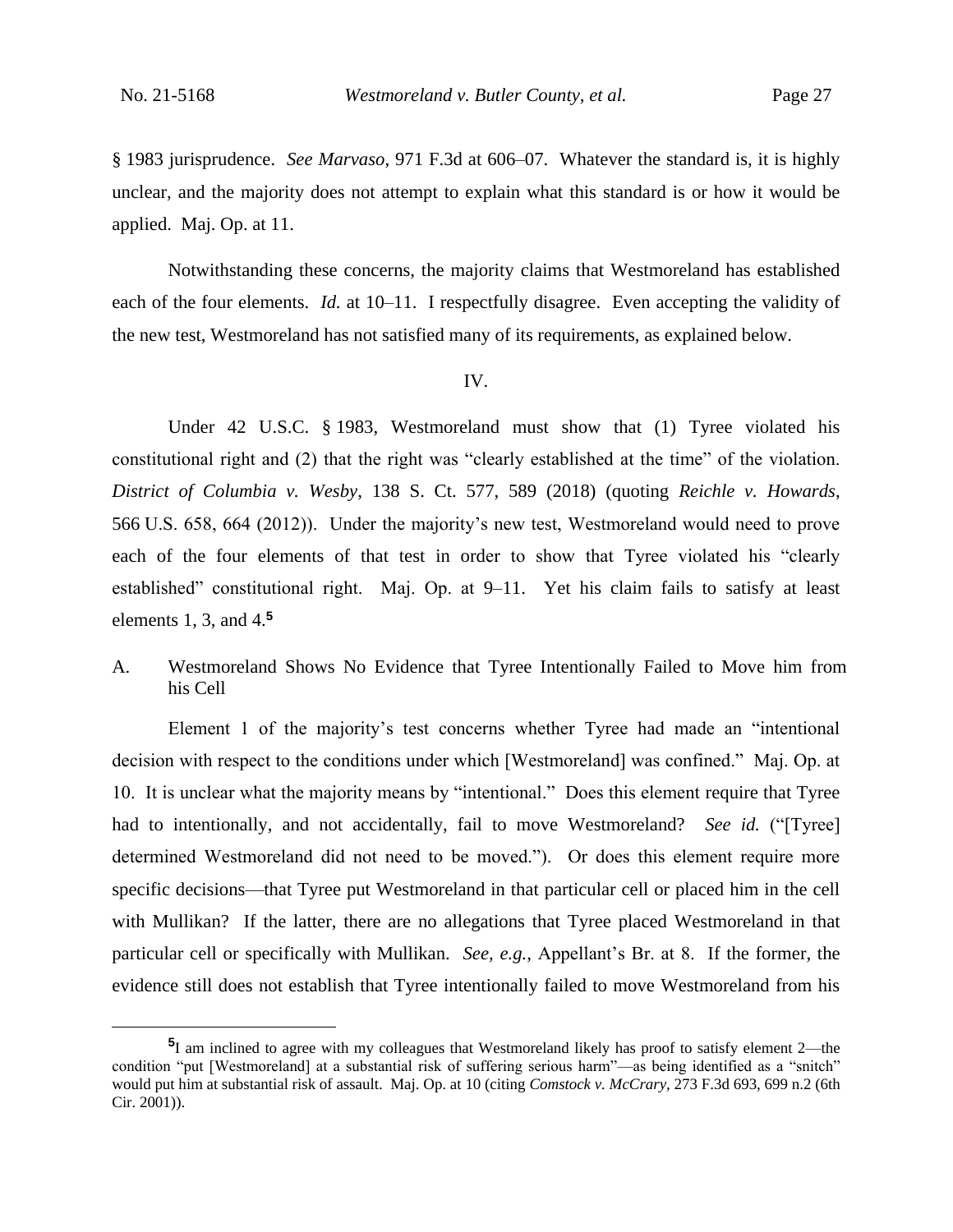cell. Accepting Westmoreland's version of events as true, Westmoreland did not tell his mother he wanted to be moved from his cell, nor did he tell Tyree. Westmoreland presents no evidence showing that Tyree made an intentional decision to not move him from his cell. Whatever element 1 requires, Westmoreland lacks proof to satisfy it.**<sup>6</sup>**

B. Westmoreland Shows No Evidence that a Reasonable Official in the Same Circumstances would have Appreciated the High Level of Risk Involved—Making the Consequences of Failing to Act Obvious

Westmoreland claims that Tyree fell short of his duty to protect him at three different times. First, when Tyree was informed that Westmoreland's mother called to express concern about her son's safety, he never followed up with Westmoreland. Appellant's Br. at 11–12. Next, when Westmoreland told Deputy Kidd that he feared his cellmates would "do something" to him, Tyree did not move him from his cell. *Id.* at 12. And finally, assuming that Tyree did talk to Westmoreland, he should have had that conversation out of earshot of Westmoreland's cellmates. *Id.* at 10–11, 18–19. Westmoreland concludes that Tyree knew of the risk leaving him in his cell posed and still did not move him. *Id.* at 17–18.

However, Westmoreland presents no evidence that he ever told Tyree—assuming he spoke to him—or his mother that he needed to be moved because he feared he was in danger from his cellmates. He proffers no evidence that Tyree knew that Westmoreland told Kidd he was concerned about his cellmates. Last, even assuming that Tyree did not speak to Westmoreland, St. Clair was not a cellmate of Westmoreland's, so Tyree was not objectively unreasonable in leaving Tyree in his cell—a cell that did not house St. Clair.

Westmoreland himself admits as much. When asked about the attack, Westmoreland testified that he was "surprise[d]" it had happened when it did and that Mullikan had not threatened him before the attack. R. 25-1, Westmoreland Dep., PageID 157–58. He also stated that he never asked to be transferred to another cell, except in his conversation with Deputy

**<sup>6</sup>**The majority does not apply its restatement of element 1—"a defendant officer must act intentionally in a manner that puts the plaintiff at a substantial risk of harm"—to the facts in this case. Maj. Op. at 10. But even if it had, Westmoreland has failed to present evidence showing that Tyree intentionally acted in a manner that put him at a substantial risk of harm.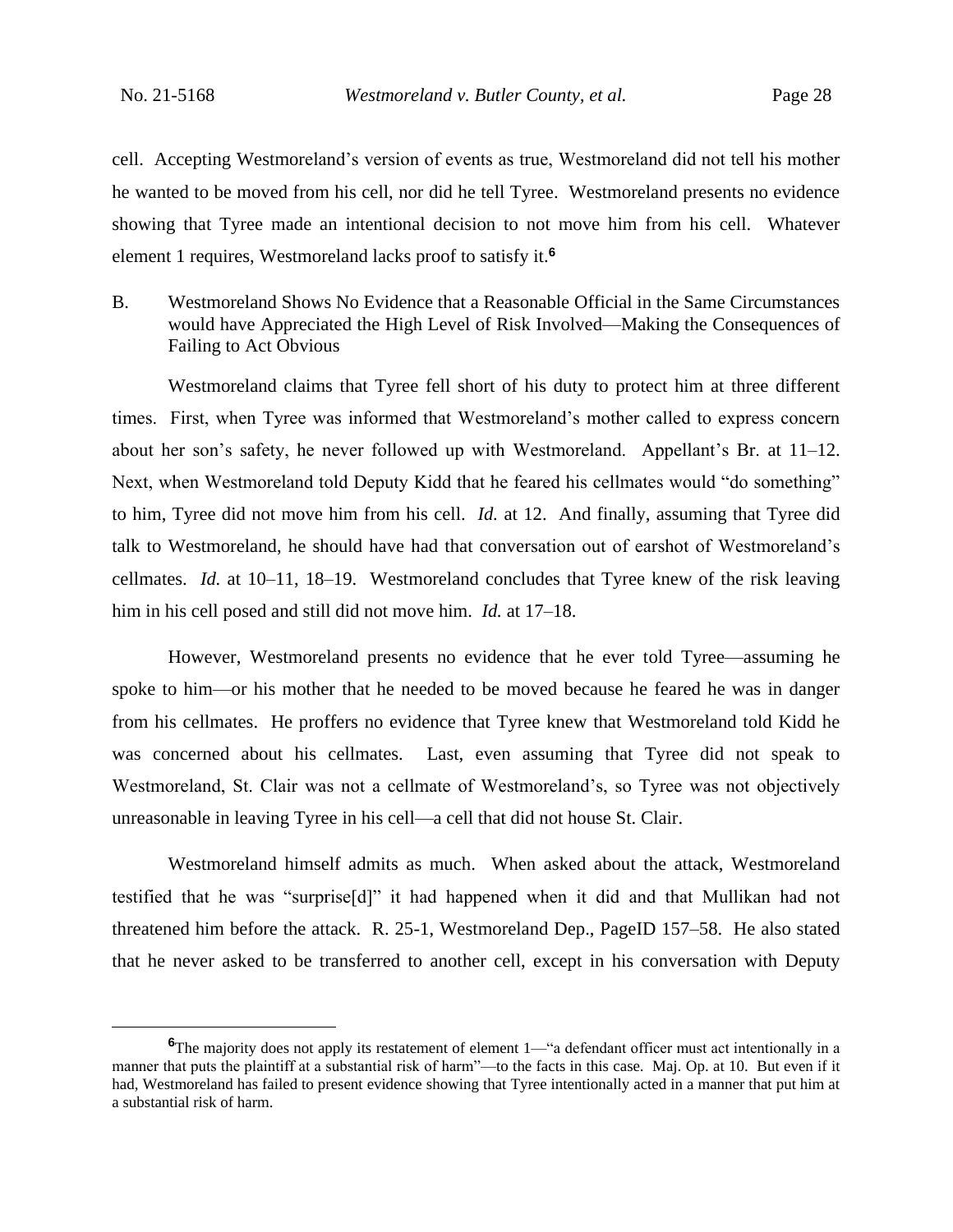Kidd, which Tyree testified he was not aware of prior to the incident. *Id.* at 156; R. 25-2, Tyree Dep., PageID 164–65.

Attempting to circumvent these issues, Westmoreland tries to link together a chain of events—that he would have told Tyree he feared harm from his cellmates if Tyree had pulled him out to speak to him and that Tyree still would have left him in this cell. But all Westmoreland can show is that his mother was concerned generally about his wellbeing, which was passed on to Tyree, and that his cellmates were getting on his nerves. *See, e.g.*, R. 31, Memo. Op. & Order, PageID 292 ("Westmoreland's case at best is that Tyree knew Westmoreland's mother was concerned generally about her son's wellbeing because St. Clair told Westmoreland's cellmates he was a rat."); *see also* R. 25-3, Fugate Dep., PageID 169 ("[Westmoreland's mother] was concerned over Jerry St. Clair."). Westmoreland does not offer any evidence that he identified the cellmate he was concerned about, his cellmates in particular, or any other evidence that would show that he communicated to the jail officials that he was in danger in his cell because of St. Clair's accusation. *See Kemp v. Fulton County*, No. 21-1079, --- F.4th ---, 2022 WL 575719, at \*5 (7th Cir. Feb. 25, 2022) ("The defendants also argue persuasively that Kemp did not present any evidence showing that any of them was on notice of a serious risk of harm to him. Kemp admitted that he never reported his verbal disagreement with [his cellmates] or the ensuing threats to Jail employees, and that prior to the beating, all four men had cohabited peacefully for months.").

In short, Westmoreland asks us to require jail officials to read minds. His attack, while unarguably terrible and traumatic, and Tyree's alleged failure to talk to him are not enough to prove that Tyree violated his constitutional rights. Whatever the majority's element 3 requires, it must be more than negligence. *See Kingsley*, 576 U.S. at 396 (citations omitted). And Westmoreland's proof does not meet even that threshold.

C. Westmoreland Shows No Evidence that Tyree was the But-For or Proximate Cause of his Injuries

Element 4 requires that Tyree "caused" Westmoreland's injuries by failing to take "such measures." Maj. Op. at 9; *see also id.* at 11. The majority explains that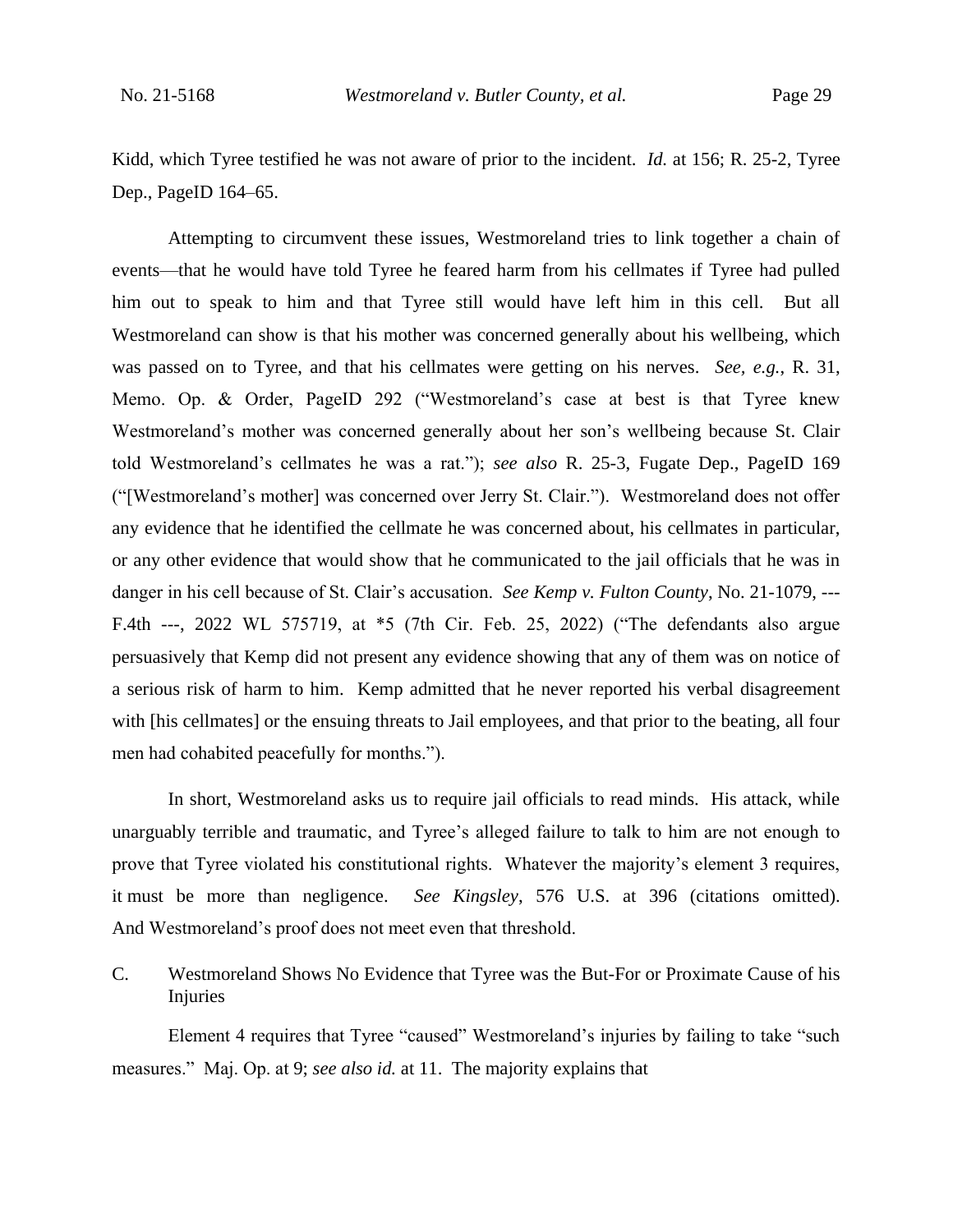Westmoreland established this element by showing he suffered physical harm *as a result* of being labeled a snitch after St. Clair identified him as a 'rat' in front of his cellmates; his mother, Sublett, called BCJ to ask that actions be taken to protect Westmoreland; Westmoreland was not moved away from his cellmates; and he subsequently suffered a broken jaw and lingering issues as a result of an attack by his cellmate.

*Id.* at 11 (emphasis added). In other words, Tyree did not move Westmoreland from his cellmates after St. Clair identified him as a snitch and Westmoreland's jaw was broken by his cellmate. If element 4 requires proximate causation, it is clear that Westmoreland has not offered evidence to satisfy it. In any sense of the word "causation," these events are too tenuous to meet the requirement of proximate cause. *See, e.g.*, *CSX Transp., Inc. v. McBride*, 564 U.S. 685, 701 (2011) ("Common-law formulations [of proximate cause] include, [ ] the 'immediate' or 'nearest' antecedent test; the 'efficient, producing cause' test; the 'substantial factor' test; and the 'probable,' or 'natural and probable,' or 'foreseeable' consequence test." (quoting Smith, *Legal Cause in Actions of Tort*, 25 Harv. L. Rev. 103, 106–21 (1911))). It is not a foreseeable reaction that leaving Westmoreland in a cell—a cell that he did not request a floor deputy to move him from until later in the day, a cell that did not house St. Clair, and a cell that Westmoreland never expressed fear about to Tyree—would cause Westmoreland to be attacked. *See Marvaso*, 971 F.3d at 607. It does not logically follow that Westmoreland's attack was a foreseeable event when Westmoreland himself was "surprised" on the timing of the attack.**<sup>7</sup>** Westmoreland does not present evidence to support a finding of element 4.**<sup>8</sup>**

### V.

Even assuming Westmoreland could meet each of the majority's four elements to show that Tyree violated his constitutional right, he would still need to show that such a right was

**<sup>7</sup>**Compare this to *Castro*, where the Ninth Circuit explained that there was sufficient evidence to support element 4. *Castro*, 833 F.3d at 1073 ("[The official] failed to respond to [the detainee]'s banging on the window in the door of the cell. Jail video of the hallway showed [the detainee] pounding on his cell door for a full minute, while [the official] remained unresponsive, seated at a desk nearby. [The official] failed to respond fast enough to [an arrestee's] inappropriate touching of [the detainee]."); *contra Kemp*, 2022 WL 575719 at \*6 ("Without any evidence that. . . [the official's] decision not to wear a hearing aid led to [the detainee]'s injuries, a jury could not conclude that [the official]'s actions were objectively unreasonable.").

**<sup>8</sup>**The majority does not apply its creation of an "actual causation" standard to the facts in the case here. Maj. Op. at 10–11.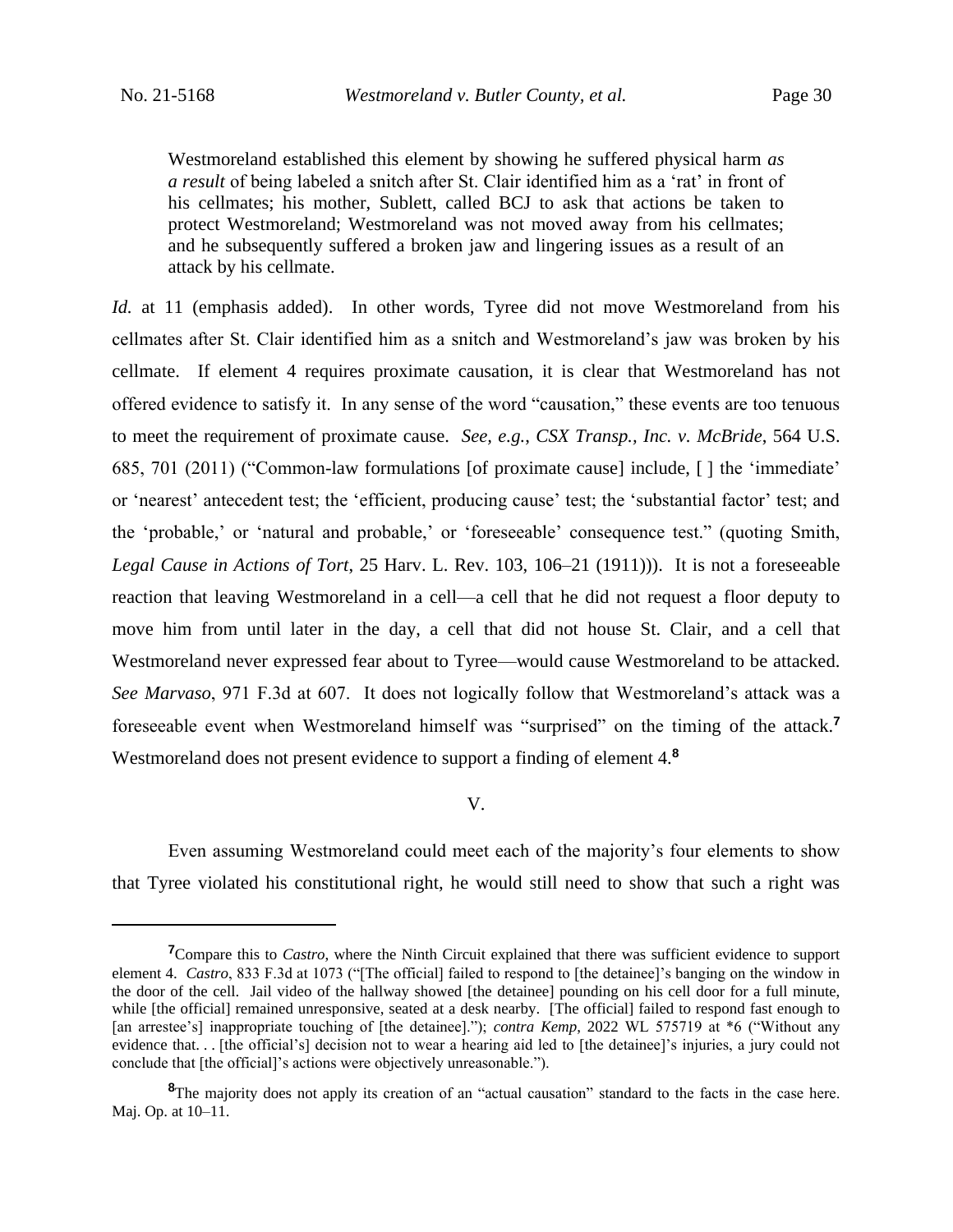"clearly established at the time" of the alleged violation. *See Wesby*, 138 S. Ct. at 589 (citation omitted). "Clearly established" means that the law at the time was "sufficiently clear"; put simply, that the "existing law . . . placed the constitutionality of the officer's conduct beyond debate." *Id.* (quoting *Ashcroft v. al-Kidd*, 563 U.S. 731, 735 (2011) (cleaned up)). In other words, the rule must be "settled law" and "precedent must be clear enough that every reasonable official would interpret it to establish the particular rule the plaintiff seeks to apply." *Id.* at 590 (citations omitted). "It is not enough that the rule is suggested by then-existing precedent." *Id.*

As my colleagues concede, the standard under which we analyze pretrial detainees' failure-to-protect claims under the Fourteenth Amendment is anything but clear. *See* Maj. Op. at 7–9. The federal appellate circuits are split on the applicability of *Kingsley*. Our own circuit has never "applied the objective standard to a failure-to-protect claim against an individual officer[.]" *Id.* at 9. And, as the district court accurately explained, we had "yet to alter the standard for failure to protect claims and [ ] continued to apply the deliberate indifference standard." R. 31, Mem. Op. & Order, PageID 287 n.2. Westmoreland cannot show that his right was clearly established at the time of Tyree's alleged inactions. "So long as the alleged violation has not been clearly established, the officers receive qualified immunity and the suit can be dismissed." *Baxter v. Bracey*, 751 F. App'x 869, 871 (6th Cir. 2018), *cert. denied*, 140 S. Ct. 1862 (2020).

Indeed, it is definitionally impossible to deny qualified immunity to Tyree when adopting a new test on appeal. *See Rivas-Villegas v. Cortesluna*, 142 S. Ct. 4, 8 (2021) (per curiam) ("Neither [appellee] nor the Court of Appeals identified any Supreme Court case that addresses facts like the ones at issue here. Instead, the Court of Appeals relied solely on its precedent in *LaLonde*. Even assuming that Circuit precedent can clearly establish law for purposes of § 1983, LaLonde is materially distinguishable and thus does not govern the facts of this case."); *City of Tahlequah v. Bond*, 142 S. Ct. 9, 12 (2021) (per curiam) ("Neither the panel majority nor the respondent have identified a single precedent finding a Fourth Amendment violation under similar circumstances. The officers were thus entitled to qualified immunity."). The Supreme Court has reminded us time-and-time again that we ignore this requirement at our own peril. *See, e.g.*, *Plumhoff v. Rickard*, 572 U.S. 765, 778–79 (2014). It is time we heed its warning.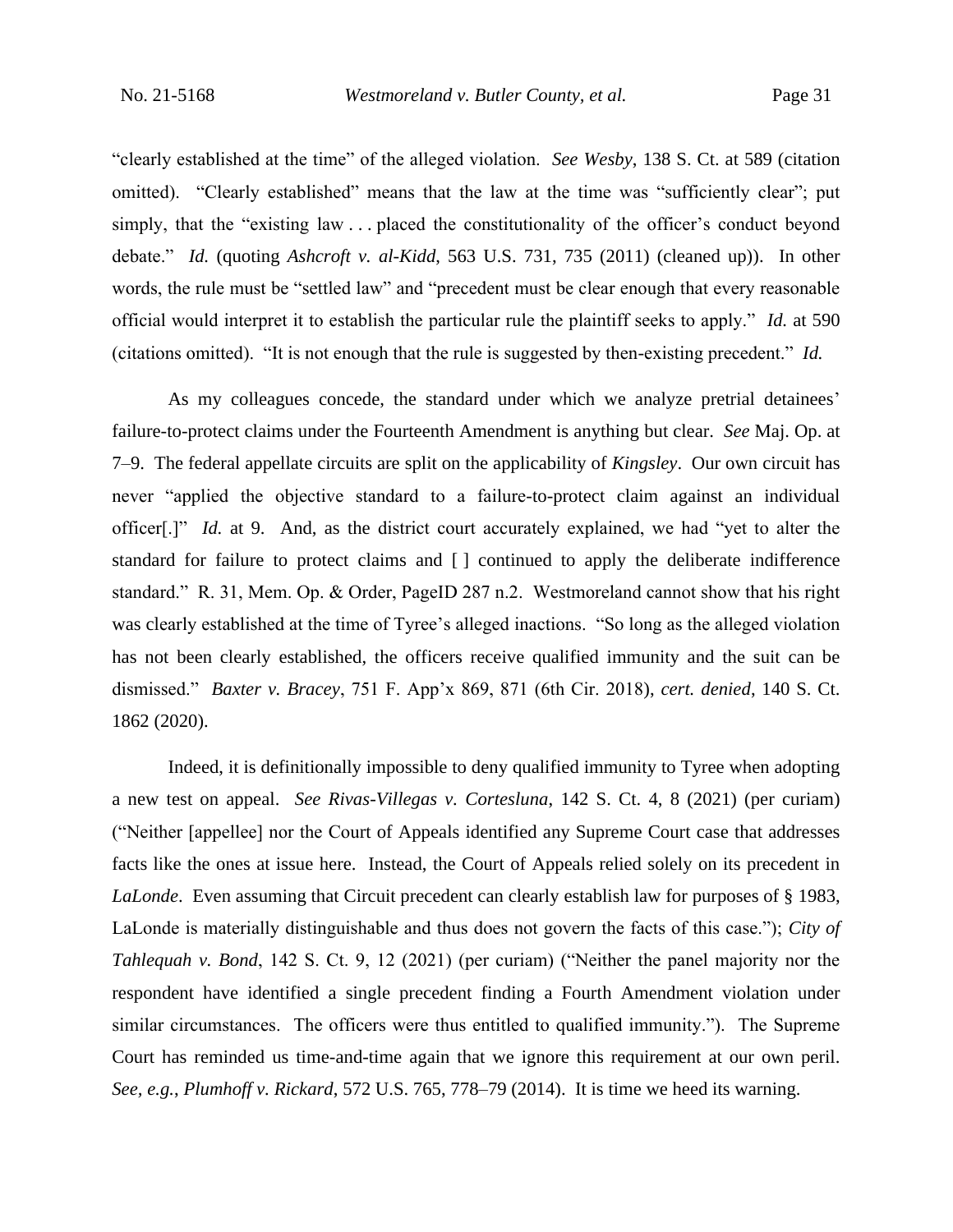### VI.

As for Butler County, Westmoreland has waived his § 1983 claim against it. Appellant's Br. at 7 n.1 ("Plaintiff no longer appeals the District Court's dismissal of his 42 U.S.C. § 1983 claims against Defendant Butler County."). "[W]aiver is the 'intentional relinquishment or abandonment of a known right.'" *United States v. Montgomery*, 998 F.3d 693, 697 (6th Cir. 2021) (cleaned up). And "we may not review waived claims at all." *United States v. Jackson*, 995 F.3d 476, 484 (6th Cir. 2021) (quoting *United States v. Hall*, 373 F. App'x 588, 591–92 (6th Cir. 2010) (citation omitted)). But the majority states that the district court "must" analyze "Westmoreland's claim against BCJ" after it "analyzes the claim against Tyree[.]" Maj. Op. at 12.

The majority's resurrection of Westmoreland's claim against Butler County distorts our proper role as neutral adjudicators. Indeed, "courts are essentially passive instruments of government." *United States v. Sineneng-Smith*, 140 S. Ct. 1575, 1579 (2020) (quoting *United States v. Samuels*, 808 F.2d 1298, 1301 (8th Cir. 1987) (Arnold, J. concurring in denial of reh'g en banc)). We can only decide questions presented by the parties. *See id.* (citation omitted). And Westmoreland affirmatively waived his appeal on his claim against Butler County. Westmoreland asked this Court to apply the *Kingsley*-modified test to his claim against Tyree only, a case he was aware of prior to filing his appeal, *see Patterson v. State of Alabama*, 294 U.S. 600, 606 (1935), and "our system 'is designed around the premise that [parties represented by competent counsel] know what is best for them, and are responsible for advancing the facts and argument entitling them to relief.'" *Sineneng-Smith*, 140 S. Ct. at 1579 (quoting *Castro v. United States*, 540 U.S. 375, 386 (2003) (Scalia, J., concurring in part and concurring in judgment)); *see also Wood v. Milyard*, 566 U.S. 463, 472–73 (2012). I would affirm the district court's judgment on Westmoreland's claim against Butler County.**<sup>9</sup>**

**<sup>9</sup>**Even if Westmoreland had not waived his claim, he forfeited it. Butler County's liability is not even mentioned—besides for one sentence—in either of Westmoreland's briefs, let alone raised in developed arguments. *See Jones Bros., Inc. v. Sec'y of Lab*., 898 F.3d 669, 677 (6th Cir. 2018) (noting that this circuit has "repeatedly held that a party forfeits any allegations that lack developed argument"). And even if we had authority to review such a claim against Butler County, it would still fail for lack of an underlying constitutional violation. *See Watkins v. City of Battle Creek*, 273 F.3d 682, 687 (6th Cir. 2001).